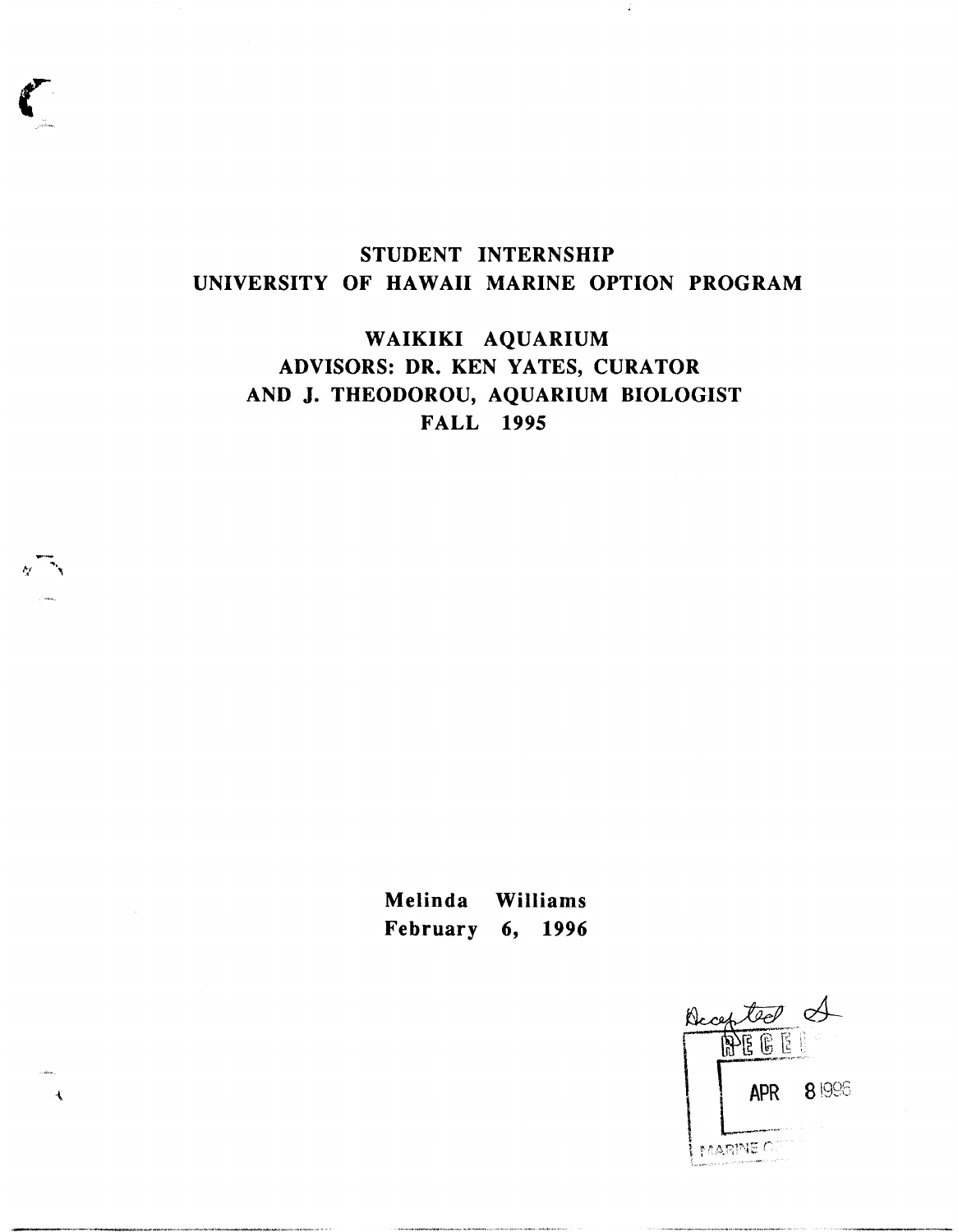### **Table of Contents**

| Introduction                               | $\mathbf 2$ |  |
|--------------------------------------------|-------------|--|
| <b>Experience and Training</b>             |             |  |
| <b>Feeding Sessions</b>                    | 9           |  |
| <b>Objects and Equipment</b>               | 10          |  |
| Communication                              | 14          |  |
| <b>Safety Rules for Monk Seal Trainers</b> | 14          |  |
| <b>Interim Training</b>                    | 15          |  |
| <b>Monthly Meetings</b>                    |             |  |
| <b>Behavioral Observations</b>             |             |  |
| Conclusion                                 | 18          |  |
| <b>Bibliography</b>                        |             |  |

وطلاب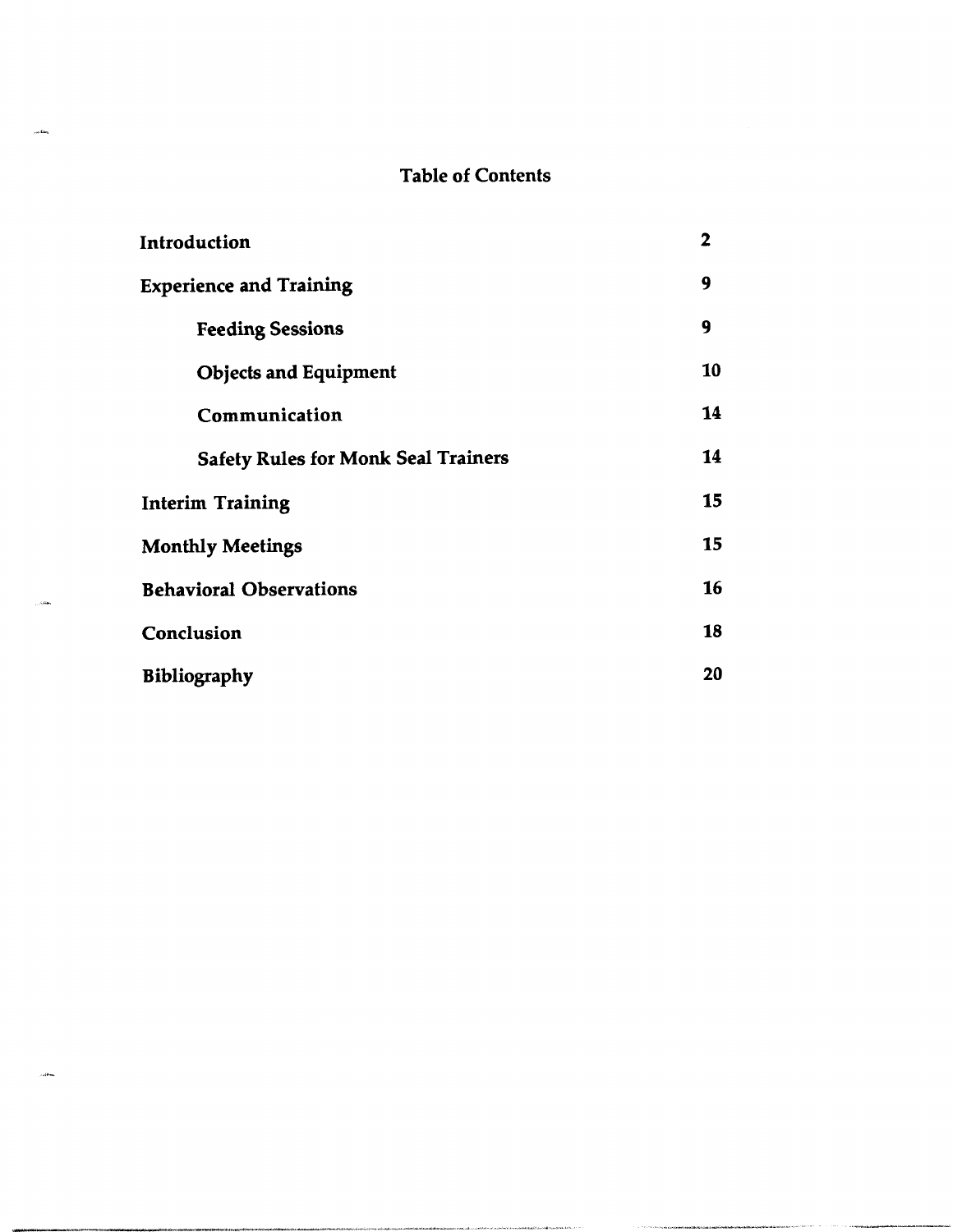# **List of Figures**

.<br>Sidoo

.<br>See

.<br>Sido

| Figure 1: The U.S. Fishery Conservation Zone<br>around the Hawaiian Archipelago.                                                                                                | 4               |
|---------------------------------------------------------------------------------------------------------------------------------------------------------------------------------|-----------------|
| <b>Figure 2:</b> The seals are trained to hold their noses to<br>the white pole, called a target, to control the animals<br>and keep them stationary for examinations.          | 10              |
| Figure 3 & 4: Part of husbandry practices at the Aquarium<br>includes examining the seals for cuts and abrasions<br>over their trunk and flippers.                              | 11              |
| <b>Figure 5:</b> Changes in the weight of the seals is estimated by<br>a girth measurement that is taken using a mesuring<br>tape placed behind the front flippers of the seal. | 12              |
| Figure 6: Saliva samples, analyzed in annual physical exams<br>and used in research, are taken from the seals on a<br>daily basis to keep them accustomed to such procedures.   | 13              |
| Figure 7: The retrieval command is an important behavior<br>for the safety of the seals so they do not ingest any foreign<br>objects that may enter the habitat.                | 13              |
| Figure 8: Focal sampling checksheets were implemented to<br>record the observed behaviors of the seal's.                                                                        | 16 <sub>b</sub> |
| <b>Appendix I:</b> Volunteers in the monk seal training program<br>learn specific hand commands for communication<br>with the seals.                                            | 22              |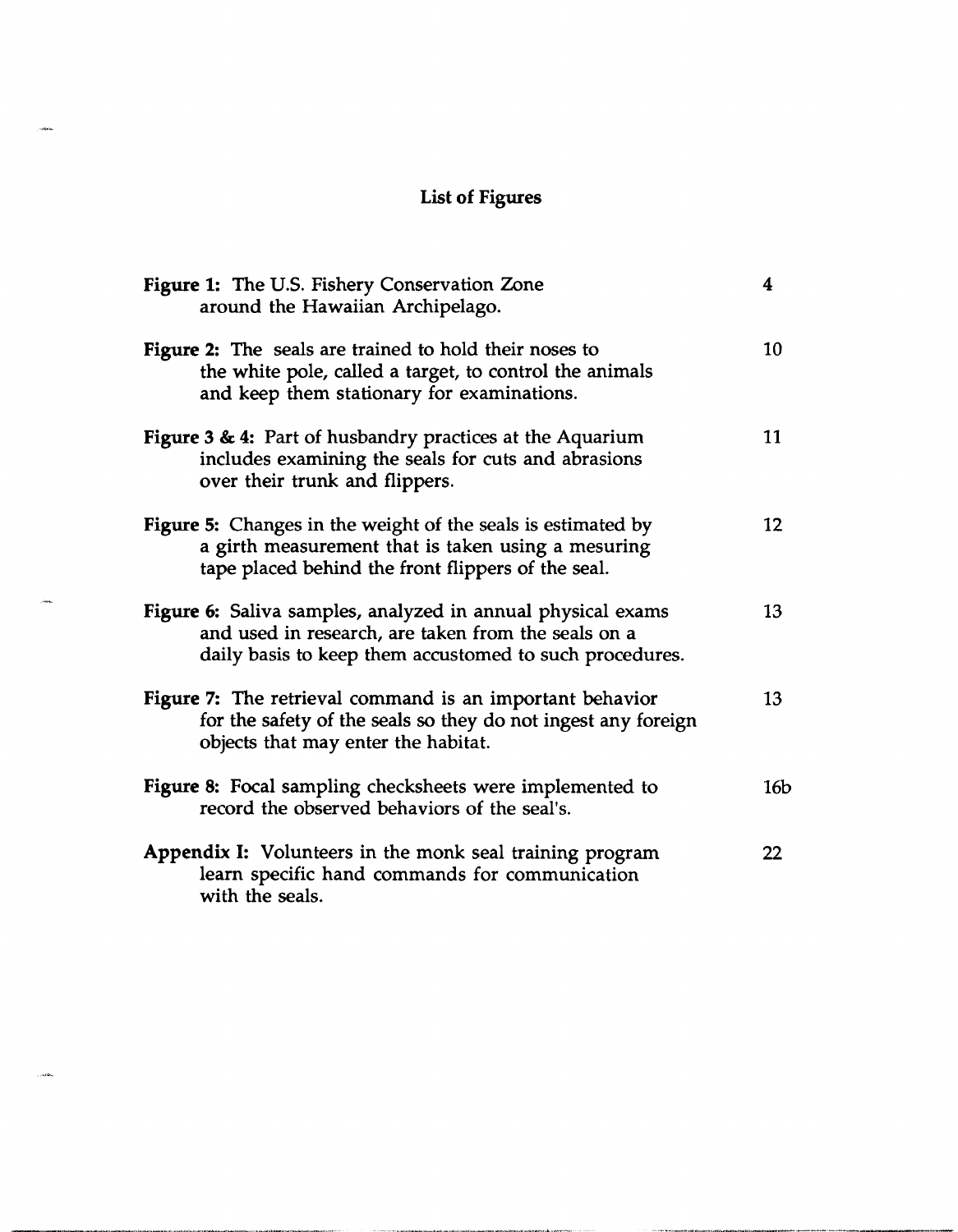T h e Hawaiian monk seal (M o n a **c** h u s schauinslandi) is an endangered species endemic to the Hawaiian Islands. They mainly inhabit an area extending 1,800 km of the Northwestern Hawaiian Islands (NWHI) from Kaua'i to Kure Atoll. Due to their limited population, estimated between 1,300 and 1,400 individuals, and a declining population rate of approximately 6% per year, efforts have been made to study the behavior and biology of the seals in an attempt to conserve the species. In 1972, the Marine Mammal Protection Act gave the National Marine Fisheries Service justidiction over the seals. In 1976, the Hawaiian monk seal was listed as an endangered species under the Endangered Species Act at which time the NMFS began a recovery plan and has implemented such studies with wild populations of the NWHI and with individuals in captivity. Captive research facilities on O'ahu are located at Sea Life Park, Kewalo Basin, and the Waikiki Aquarium. This internship project was conducted at the Waikiki Aquarium with three adult male seals. The semesterlong study focused on monk seal biology and behavior, husbandry techniques and non-invasive research. Knowledge gained from these studies may be instrumental in future conservation efforts for this endangered species.

#### Introduction

The Hawaiian monk seal (belonging to the pinnipedia family Phocidae, genus Monachus, and species schauinslandi) is thought to be a primitive true seal due to many of its anatomical features (Ray,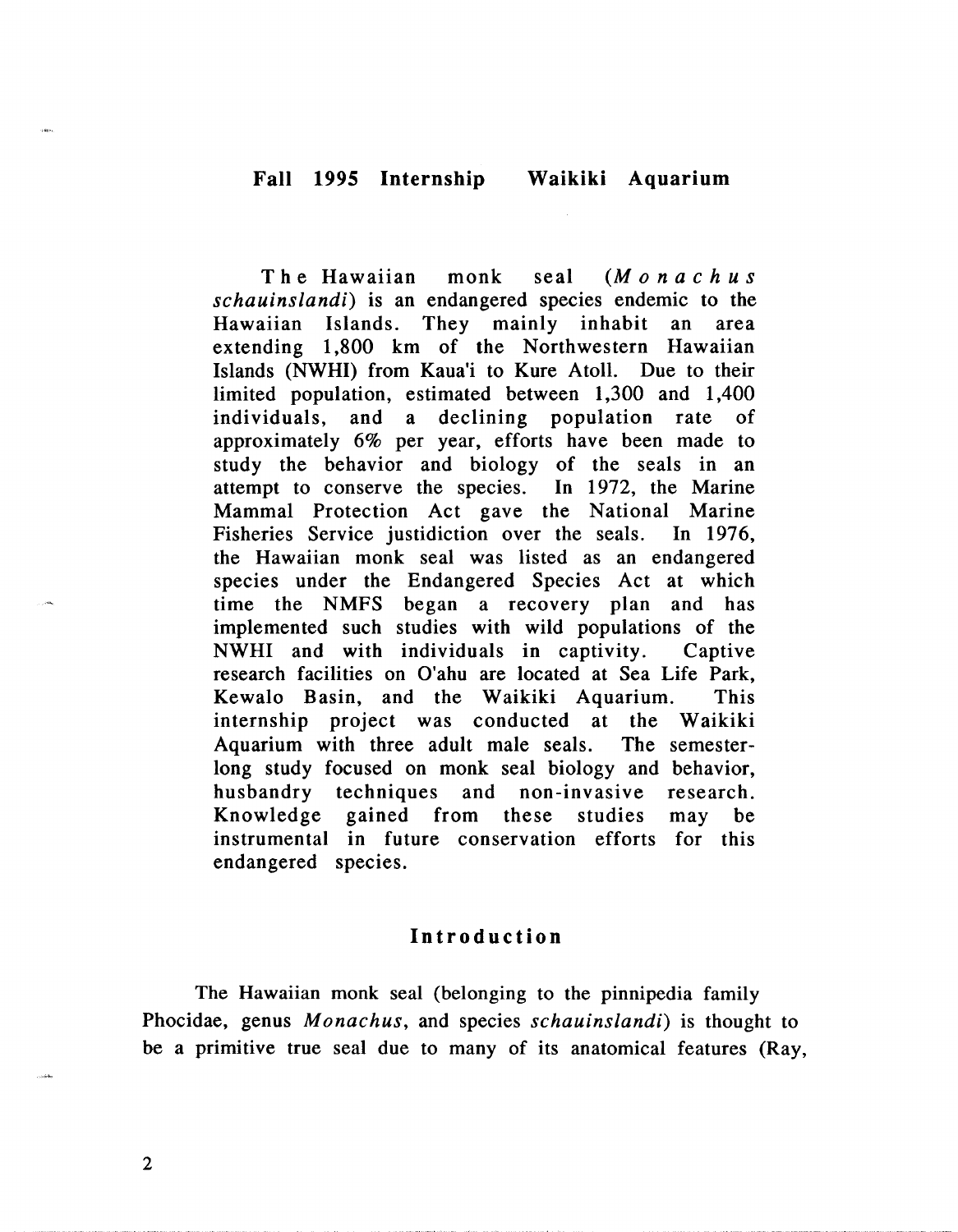1976). Perhaps a result of this primitiveness in comparison with other phocids, the monk seal appears to be very sensitive to human intrusion (Gilmartin, 1983).

Originally there were two other species of monk seals that inhabited the Earth. The Caribbean monk seal, M. tropicalis, has not been seen since the 1950's and is presumed to be extinct. The Mediterranean monk seal, M. monachus, currently has a total population of approximately 500 (Van Riper, 1982). All three species are unique among modern pinnipeds in that they inhabit subtropical areas. With the spread of human activity throughout the areas of their habitation, populations of all three species have experienced a major decline (Gilmartin, 1983).

The main area of habitation for the Hawaiian monk seal extends 1,800 km of the Northwestern Hawaiian Islands (NWHI) from Kaua'i to Kure Atoll with the primary breeding populations occurring at Laysan Island, French Frigate Shoals, Lisianski Island, Pearl and Hermes Reef, and Kure Atoll (figure 1) (Ragen, 1993).

The first significant decline occurred in the mid-1800's when the seals were hunted for their oil and pelts and as a food source (Ragen, 1993). Records from voyages of the Gambia, 1859, reported 1,500 pelts brought into Honolulu from this one voyage alone (Kenyon and Rice, 1959). Hunting activity decimated the population and by the late 1800's sightings of monk seals was rare (Ragen, 1993).

The population showed a slight comeback in the early 1900's when wide range surveys were taken. Although these surveys were extremely inconsistent and unreliable, monk seals were apparently observed in small numbers (Kenyon and Rice, 1959).

The next big decline in the monk seal population occurred from the 1950's to 1970's when increased military acitivity brought more human intrusion to the NWHI area. Due to this high level of human activity, females abandoned preferred pupping areas; thus pupping rates declined (Kenyon, 1972).

3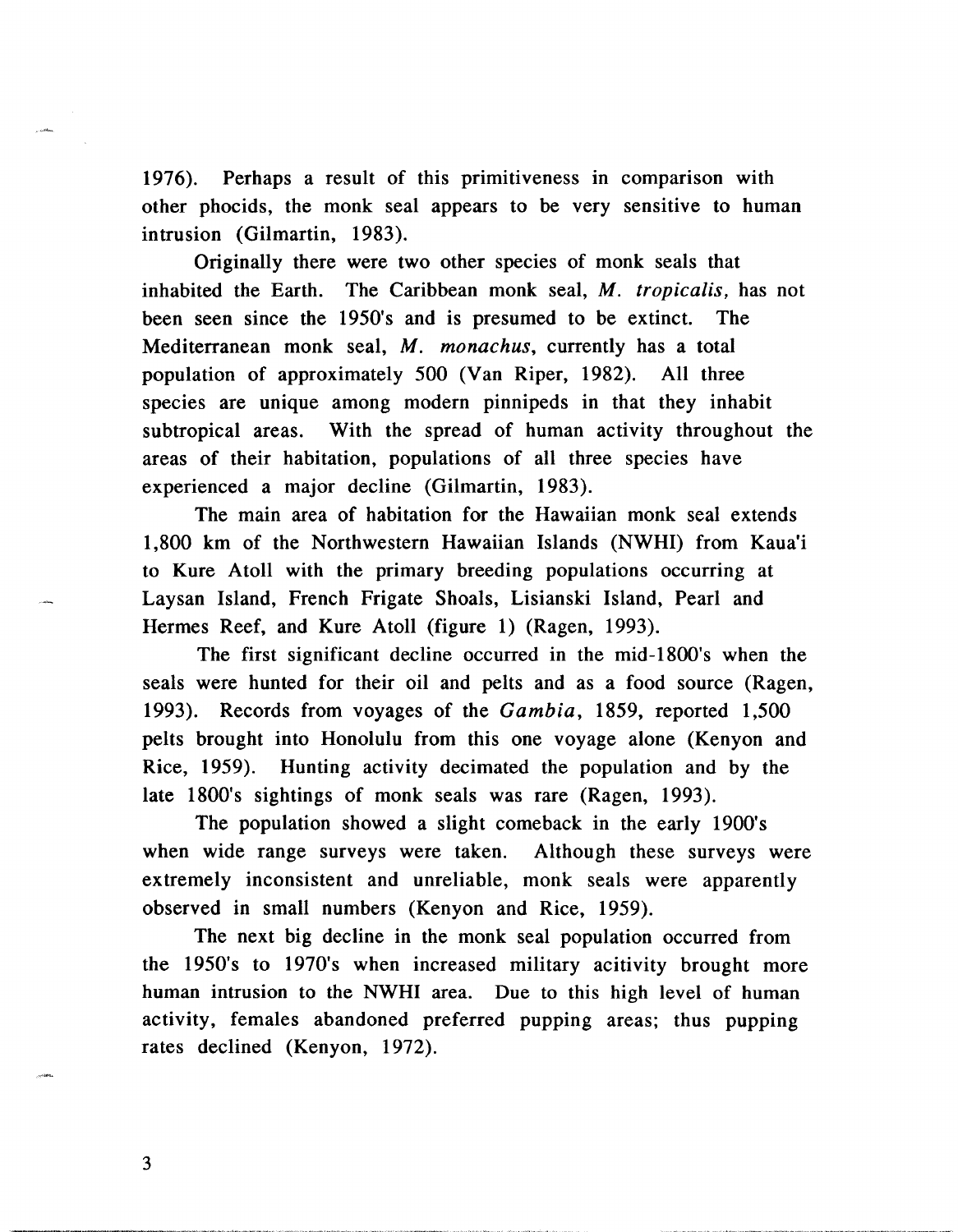



 $\overline{\mathbf{4}}$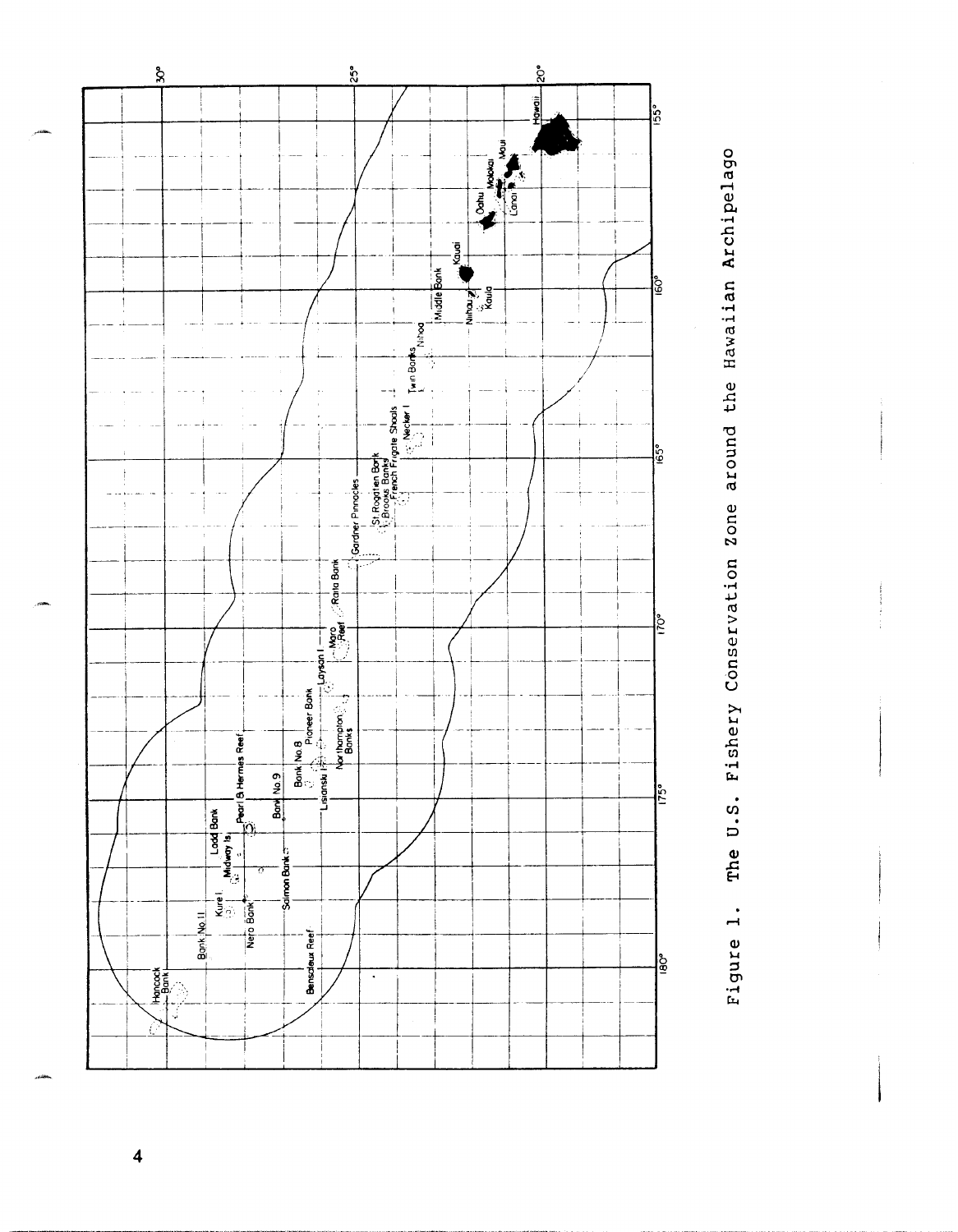The Hawaiian monk seal was placed on the endangered species list by the International Union for the Conservation of Nature and Natural Resources (IUCN) in this organizations Red Data Book of endangered mammals, in 1976, after there was noted a 50% reduction in beach counts in a 20 year period (Gilmartin, 1988). Today the Hawaiian monk seal is the most endangered pinniped in U.S. waters (Ragen, 1993).

In response to the mandates of the Marine Mammal Protection Act (MMPA), the National Marine Fisheries Service (NMFS) was given jurisdiction over the welfare of the Hawaiian monk seal population in 1972. Programs, implemented by NMFS, have been conducted on seals in the NWHI and on seals in captivity.

The NMFS 1991 -1993 Work Plan (Gilmartin, 1993) for the monk seals in the NWHI included four main goals, most of which were successfully achieved:

> 1) recovery of the western populations (Kure, Midway, and Pearl and Hermes Reef)

2) mobbing research'

3) monitoring of five major breeding sites

4) data analysis for status report

Captive population studies have proven invaluable for understanding facets of monk seal biology and behavior, as well. In captivity, studies have included blood sampling techniques, correlations between testosterone levels and aggression (Theodorou, 1996), assimilation studies and observations of social and hierarchical systems.

On O'ahu, captive inidividuals have been studied in three

<sup>&#</sup>x27; Mobbing is a deleterious behavior common in some NWHI populations when a group of males attack a female for copulation. During this type of attack, females are often seriously and sometimes fatally injured as males, trying to copulate, bite the dorsal area of the female's neck (Atkinson et al, **1994).** Mobbing is thought to have evolved due to a skewed **sex** ratio occurring in seals of the NWHI, where there appears to be a higher mortality rate in females. Males, eager to spread their genes with limited numbers of females, mob the females that are ~- available (Atkinson et al, **1994).**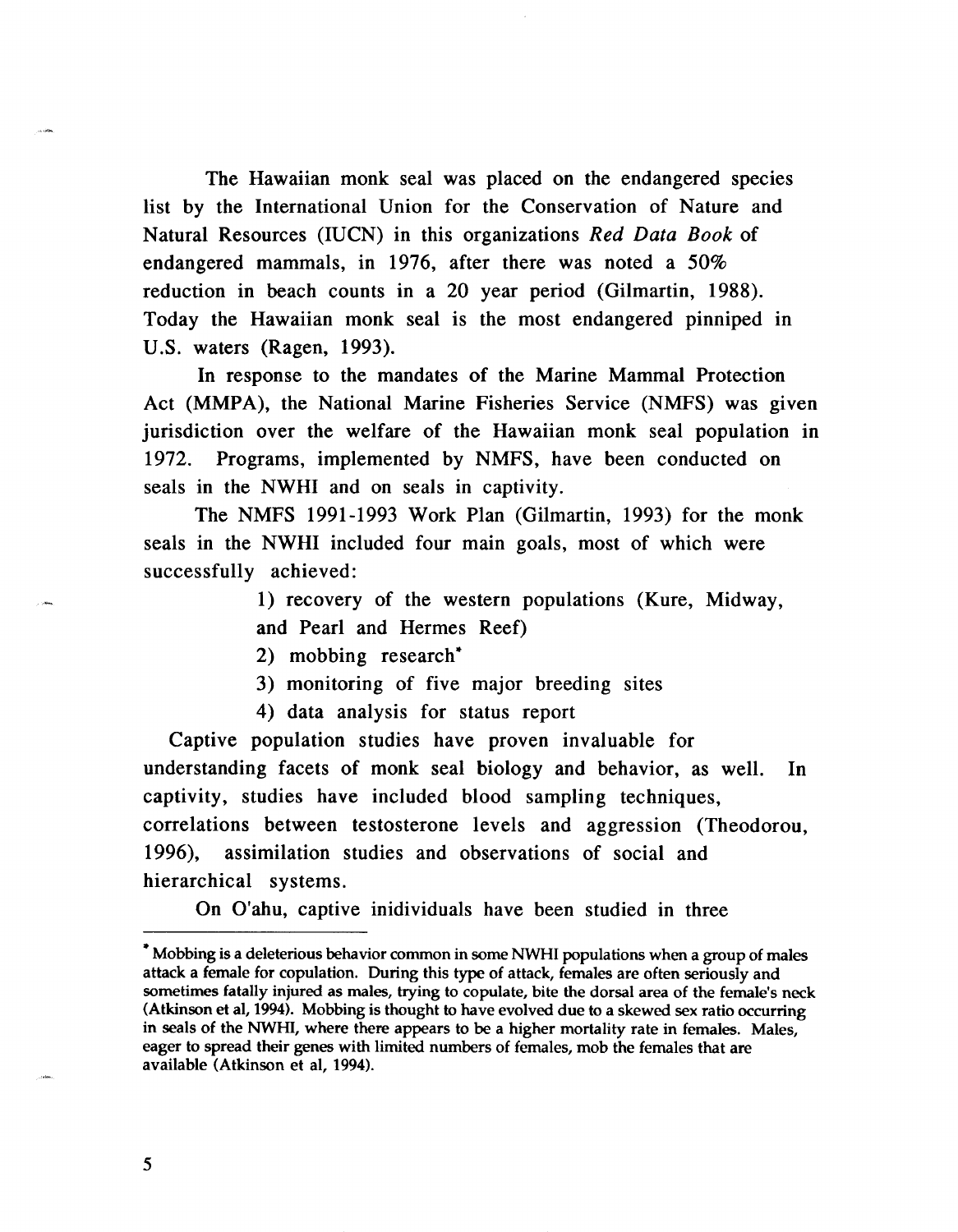locations: Sea Life Park, Kewalo Basin, and the Waikiki Aquarium. This internship focused on the three male Hawaiian monk seals living at the Waikiki Aquarium. The NMFS obtained the three seals from the NWHI, whereupon, each was brought to the Aquarium. Each of the three seals was taken due to unique circumstances and may not have survived if they had been left in the wild.

Nuk'au, whose name means sleek swimmer in Hawaiian, is approximately 15 years old and arrived in 1983 from Laysan Island when he was two years of age. He was found with a large scar on his abdomen, perhaps, decreasing his fitness for survival in the wild. Although the cause of this scar is unknown the Aquarium has theorized three possible causes. First, Nuka may have cut himself on sharp coral while swimming. Second, he may have survived an attack by a tiger shark, as tiger sharks are the main predators of monk seals in the NWHI. Thirdly, Nuka may have been entangled in fishing net or monofilament fishing line. Entanglement by abandoned fishing material is a major problem for many marine organisms.

Maka Onaona, Hawaiian for soft or gentle eyes, is the youngest seal at the Aquarium, estimated to be 11 years old. He was found in 1984 in the French Frigate Shoals when he was three weeks old, abandoned from his mother. As monk seal pups generally are not weaned until they are 5-6 weeks, Maka most likely would not have survived if left on his own.

Au'kai, whose name in Hawaiian means sea traveler, was taken from Laysan Island in 1987. He is the oldest seal at the Aquarium, thought to be apprximately 18 years of age. Au'kai was considered a CRAM individual. CRAM is an acronym for convicted rapist and mobber. Au'kai was removed from the wild population to help prevent such attacks.

The Waikiki Aquarium's non-invasive research, as approved by the NMFS, is designed to better understand monk seal biology and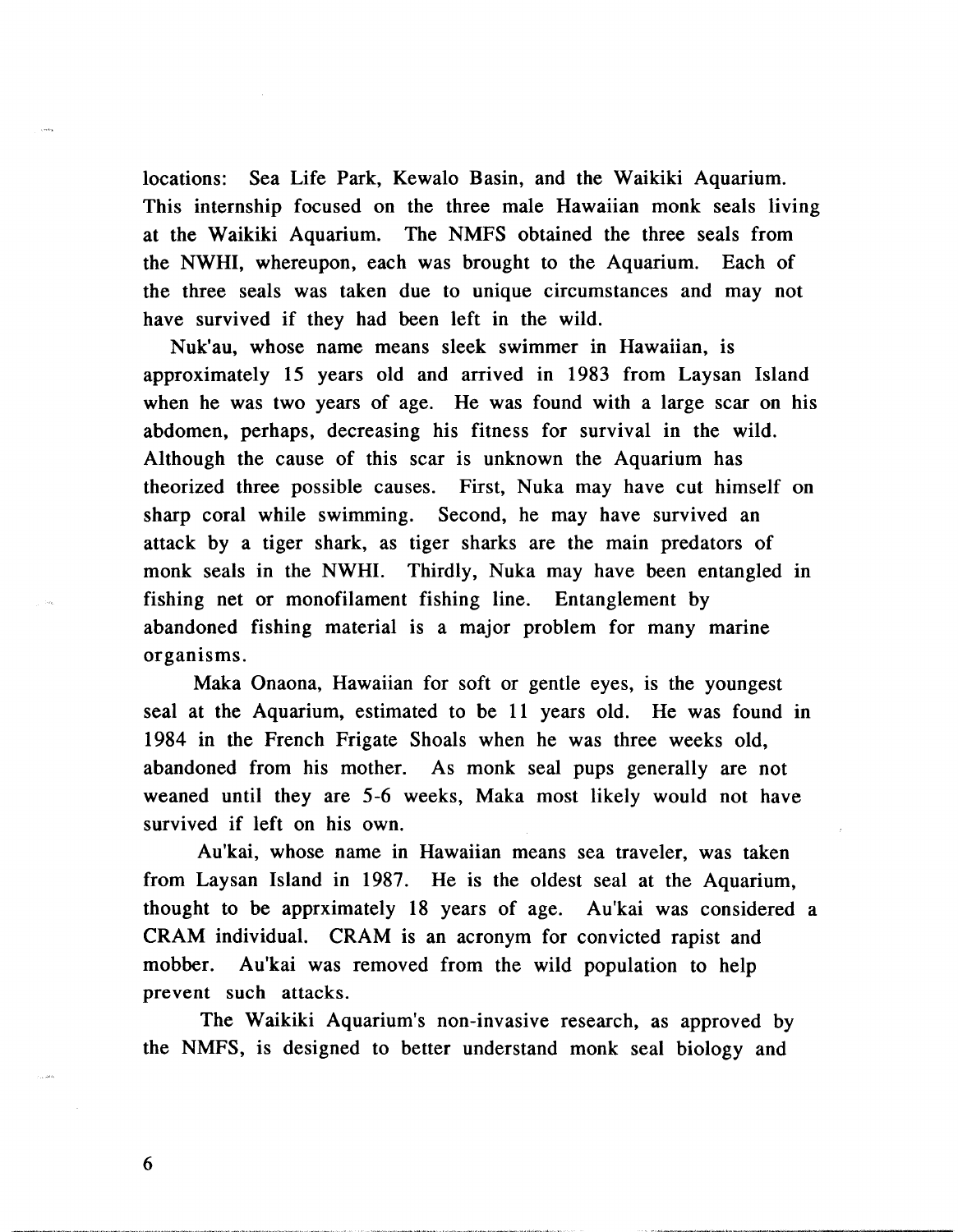behavior. The Aquarium emphasizes human contact with the seals on a daily basis. Through human handling and training exercises, the seals remain accustomed to human contact and can, therefore, be studied with greater safety and comfort to themselves and to the Aquarium staff and volunteers. Greater understanding of the biology and behavior of this endangered species will enable a more successful program for the for the final goal, a balanced wild population.

The proposed internship was designed to study the captive behavior of the three Hawaiian monk seals at the Waikiki Aquarium. The project's focus was directed as an observational study of behavior, with a primary interest in vocalization and aggression characteristics. In addition to behavioral observations, the researcher was trained in many aspects of husbandry regarding the monk seals including: feeding, training, obtaining saliva and blood samples and inspecting the animals overall health.

Unexpected events at the Aquarium forced changes to the planned observational study. The 70,000 gallon seal pool was resurfaced during the semester. The construction took a month to complete, during which time the seals were moved. This posed obvious problems for a study of behavior. Au'kai, the newest seal to the Aquarium, was moved to a holding facility at Kewalo Basin where he inhabited a pool with another male seal, Shige. Nuka and Maka, the two remaining seals, were moved to a holding pool at the Aquarium.

In response to these activities, the researcher would expect to see noticeable changes in the seals' observed behaviors which may mask or magnify their normal behavioral patterns. Working on the assumption that behavior in the wild or in captivity may be altered due to stress, changes in the normal, captive behavior of the seals may be caused by the stress induced by the following three factors. First, the seals were no longer living together in a common

 $\overline{7}$ 

\*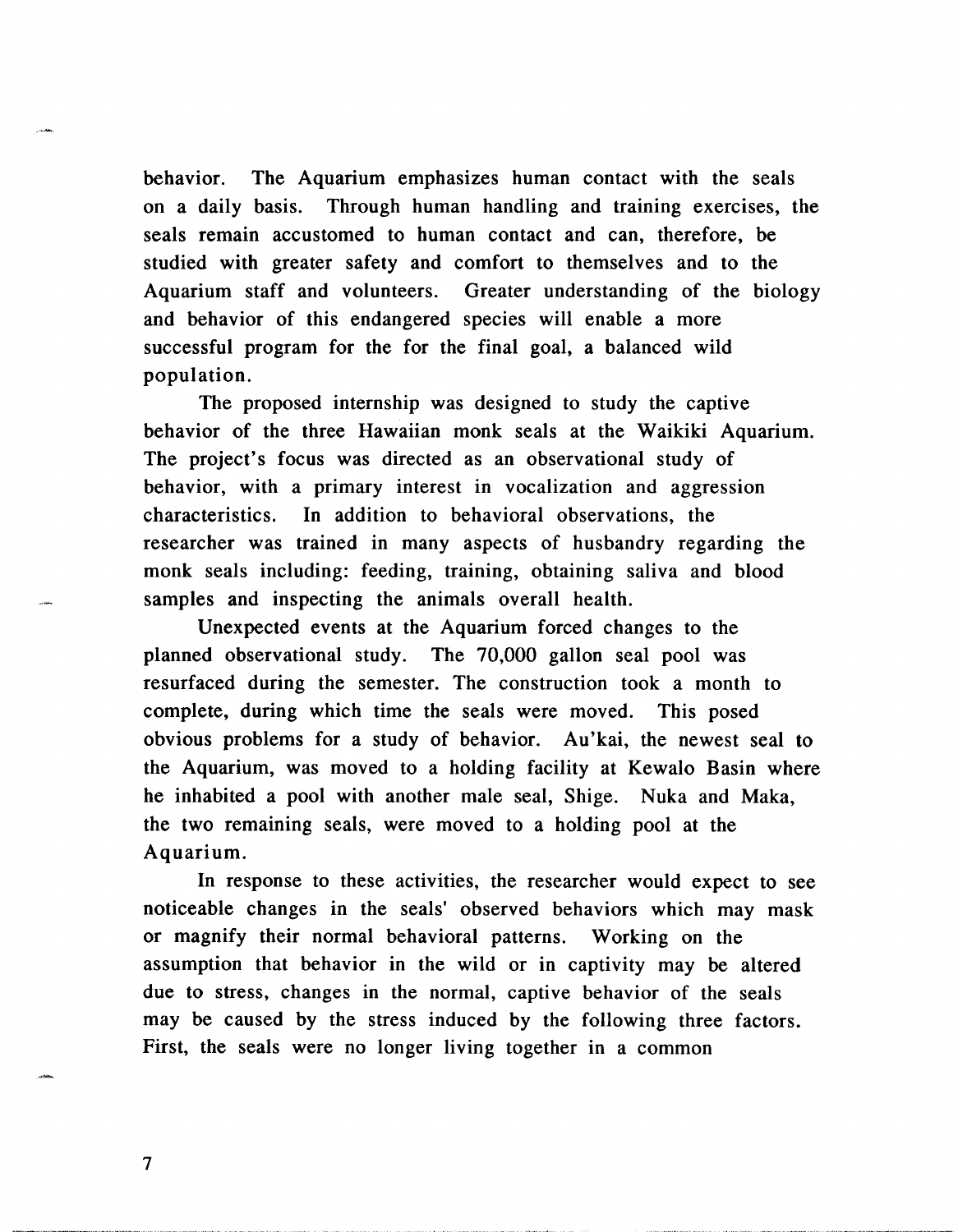community. Second, both holding areas were much different than the Aquarium's monk seal habitat to which the seals were accustomed; the pools and haul out areas were smaller and the fiberglass construction was very different from the natural rock design at the Aquarium. Finally, the seals were forced to live in closer proximity to each other. At the Aquarium's seal habitat, similar to conditions in the wild, they are able to keep distance from one another. Although the aquarium staff provided the most stressfree system possible, Au'kai may have endured additional stress due to his being transported to and from the Kewalo Basin facility. Fortunately, he was housed with a seal he had lived with years earlier at Sea Life Park, possibly reducing a difficult introduction process.

The researcher was unable to continue observations due to access restrictions as well. Access to Au'kai was limited to Tuesday feeding sessions, and structural limitations to the pool holding Nuka and Maka, prohibited continued observation.

It is most important to state that the semester internship was by no means a waste. The researcher was able to collect some raw data of daily behavior, but of even greater importance was the valuable experience and knowledge obtained by working with the Aquarium staff. Various aspects of work at the Aquarium, including husbandry techniques implemented in the care of the seals, became the emphasis of the internship and were instrumental in making this a successful learning project.

8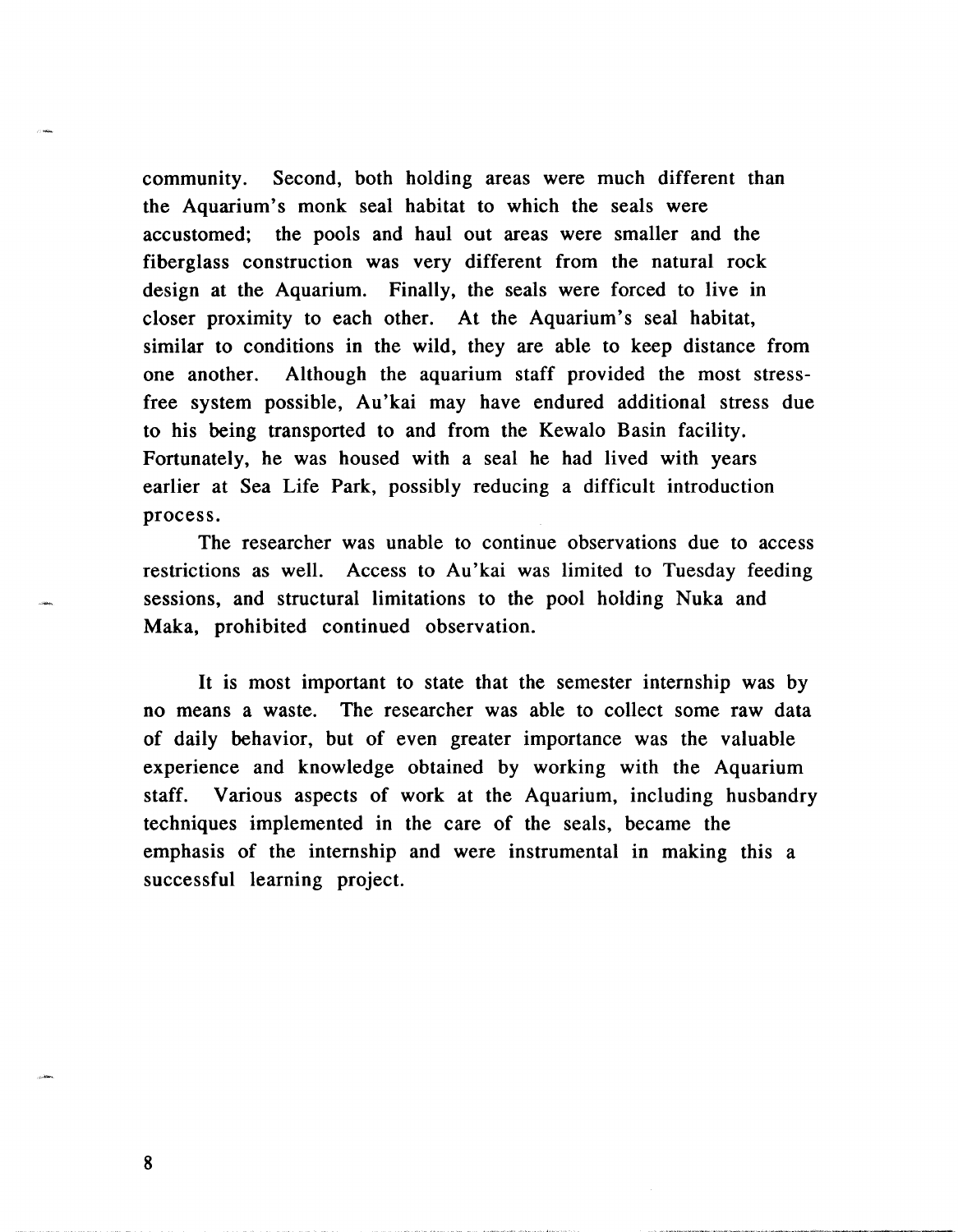#### **Experience and Training**

#### **Feeding Sessions**

The feeding sessions at the Aquarium are open to the public and along with a presentation on seal biology and behavior incorporate an education program for the visitors to the exhibit. Volunteers interested in becoming monk seal trainers for the feeding sessions must complete a training program.

The first aspect of seal husbandry learned in the training program was diet and meal preparation. Working with other volunteers, the researcher inspected and cleaned approximately 2500 grams of herring and 500 grams of capelin for each seal per day, totaling an average of three kilograms of fish per seal per day. To supplement this diet, the seals are given vitamins (B, E, and a multiple) each day. The volunteers insert the vitamins, in tablet or capsule form, through the gills of a herring.

In addition to learning husbandry, part of the monk seal training program requires that each volunteer learns the hand signals for communication with the seals (Appendix I). The volunteer must also memorize and present a speech to the public about monk seal biology, behavior and the importance of the Aquarium's on-going research for the conservation of the Hawaiian monk seals. Once the volunteers have completed the training program successfully, they are allowed to work with the seals during the daily feeding/training sessions.

The importance of working with the seals on a daily basis is to keep them accustomed to human handling for non-invasive research. The research is important to better understand Monk Seal behavior and biology so that methods for conservation of these highly endangered species may be implemented. In addition, it is believed

9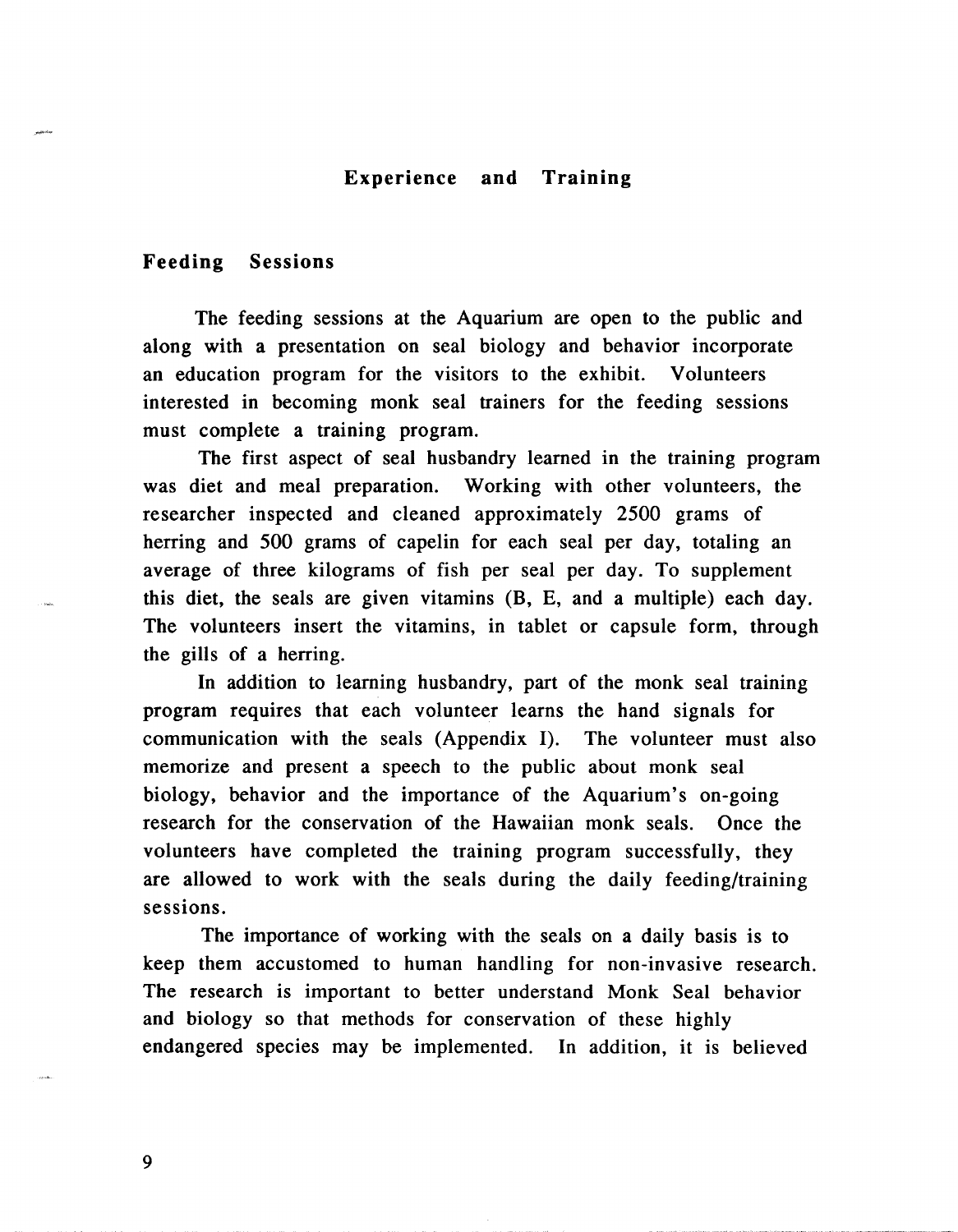that if the seals are accustomed to human interaction every day, experiences, such as being moved or having blood samples taken for research purposes, will not be as traumatic as it would be otherwise. For these reasons, there are many facets to the feeding sessions.

#### **Objects and Equipment**

Each trainer begins the feeding and training session with: a bucket of fish (attached by a belt around the trainer's waist), a target (a three foot piece of white plastic tubing, knobbed on the end), a whistle, a large plastic ball, a tape measure, a saliva sampler (a clean piece of sponge held in forceps), and a few objects for retrieval (usually two square plastic objects, one that sinks and one that floats).

The purpose of the target is to station the seal in a location so that examinations are possible. The seals have been trained to "target" on the tube by touching their nose to the end of it (Figure 2).



Figure 2: The seals are trained to hold their nose to the white pole, called a target, to control the animals and keep them stationary for examinations.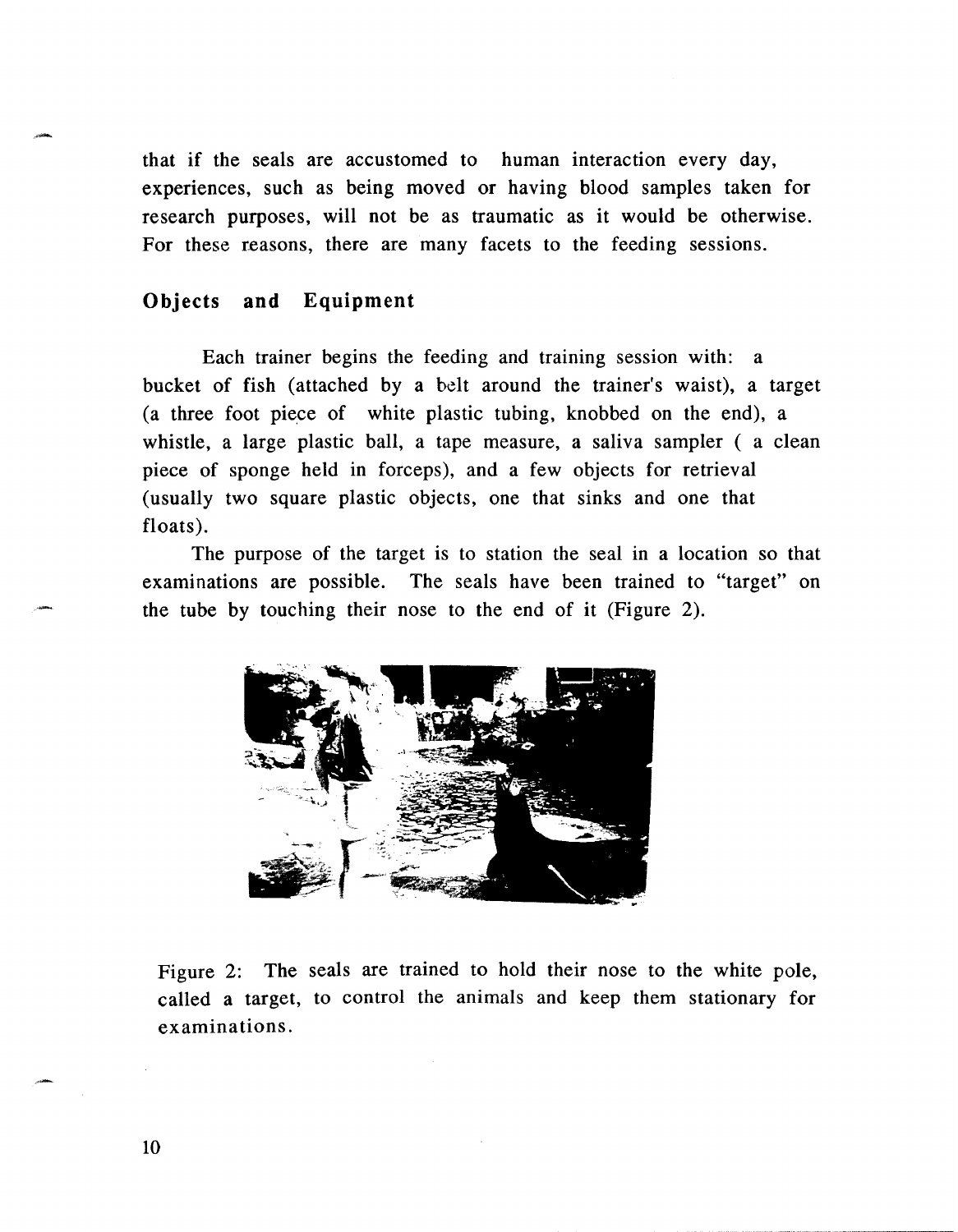The trainers check each day for cuts and abrasions over the trunk and flippers of each seal(Figure 3 & 4). Their eyes, nose and mouth are also checked to make sure they are clear, look healthy and that any mucus that may be present appears normal. Trainers often practice blood sampling techniques with the seals by pressing down hard with their fingers on the seals' trunk just above their hind flippers. This is to simulate an actual blood sampling location to familiarize the seals with the procedure.



Figure 3 & 4: Part of husbandry practices at the Aquarium includes examining the seals for cuts and abrasions over their trunk and flippers.

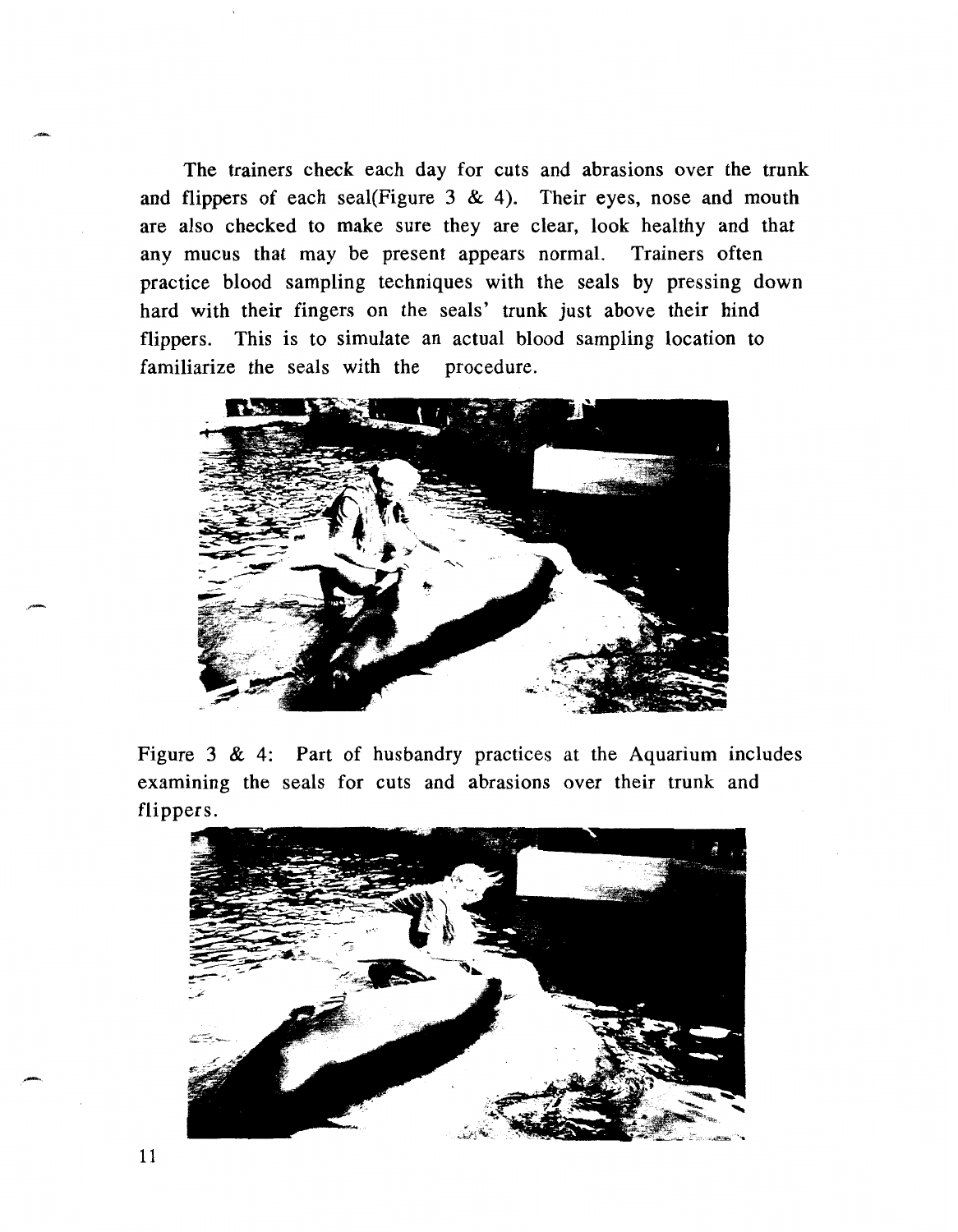The whistle is used for positive reinforcement. The seals have been taught that when they respond correctly to a hand command from the trainer, they will hear a whistle. After a series of requested behaviors have been successfully completed, each followed by a whistle, the seals are given a fish reward.

During each training session a girth measurement is taken. The measurement is taken using a measuring tape placed around the seals girth just behind the front flippers (Figure 5). The purpose of the measurement is to monitor the seals weight, as measuring their girth is much easier than weighing them. The seals at the aquarium weigh between 340 and 490 pounds.



Figure 5: Changes in the weight of the seals is estimated by a girth measurement that is taken using a measuring tape placed behind the front flippers of the seal.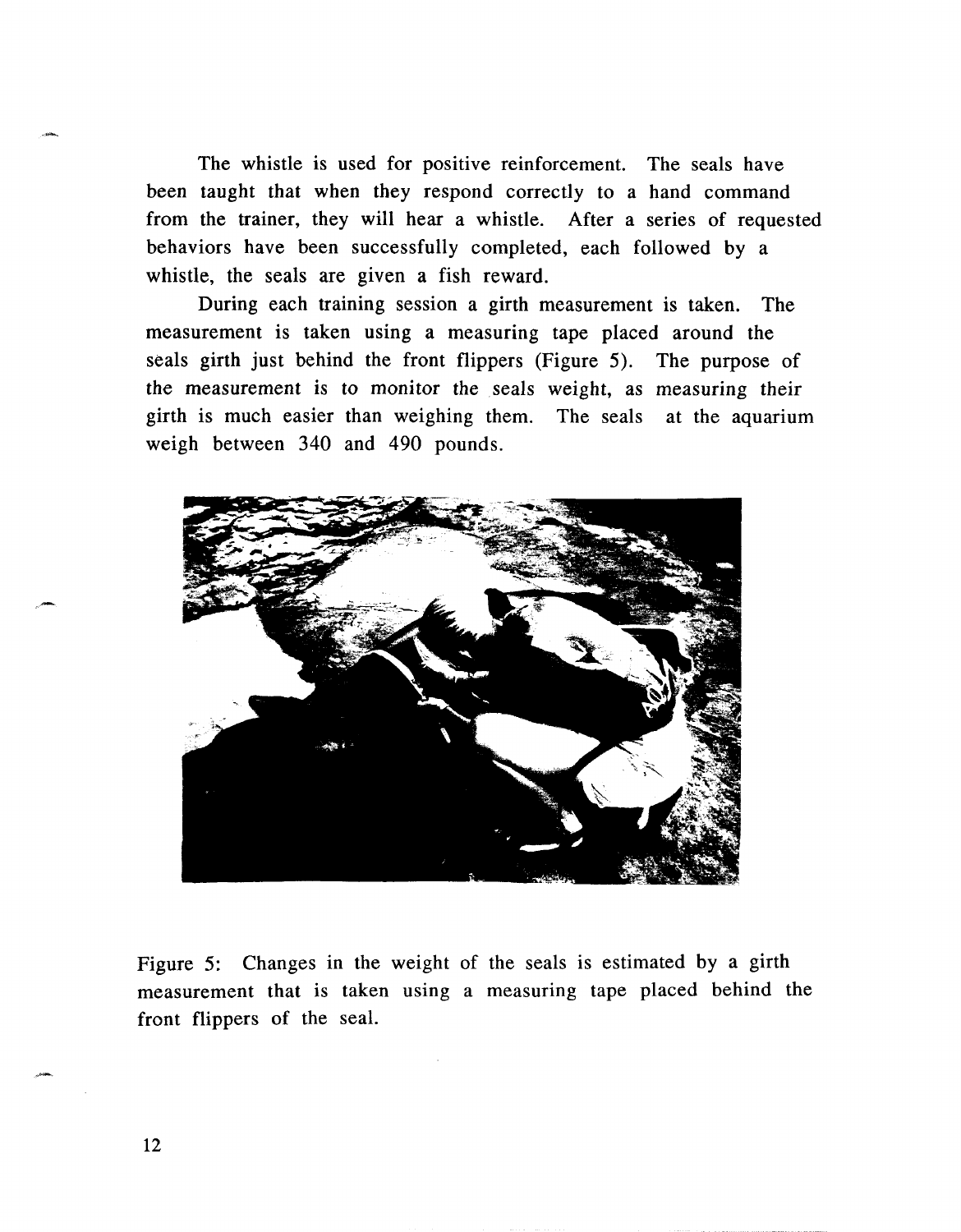A saliva sample is also taken from each seal on a daily basis (Figure *6).* Currently, the samples are taken only to keep the seals accustomed to such a procedure. However, the Aquarium's on-going research often implements the use of saliva samples when testing testosterone levels of the three male seals.



used in research, are taken from the seals on a daily basis to keep them accustomed to such a procedure.

The retrieval command was implemented as a safety measure for the seals, in addition to being an activity for their amusement (Figure 7). As a safety concern, it is important that if a foreign object falls into the pool the seals are able to retrieve it for the trainer. This will hopefully prevent ingestion of a foreign object by a seal that might be harmful to him.



Figure 7: The retrieval command is an important behavior for the **13** safety of the seals so they do not ingest any foreign objects that may enter the habitat.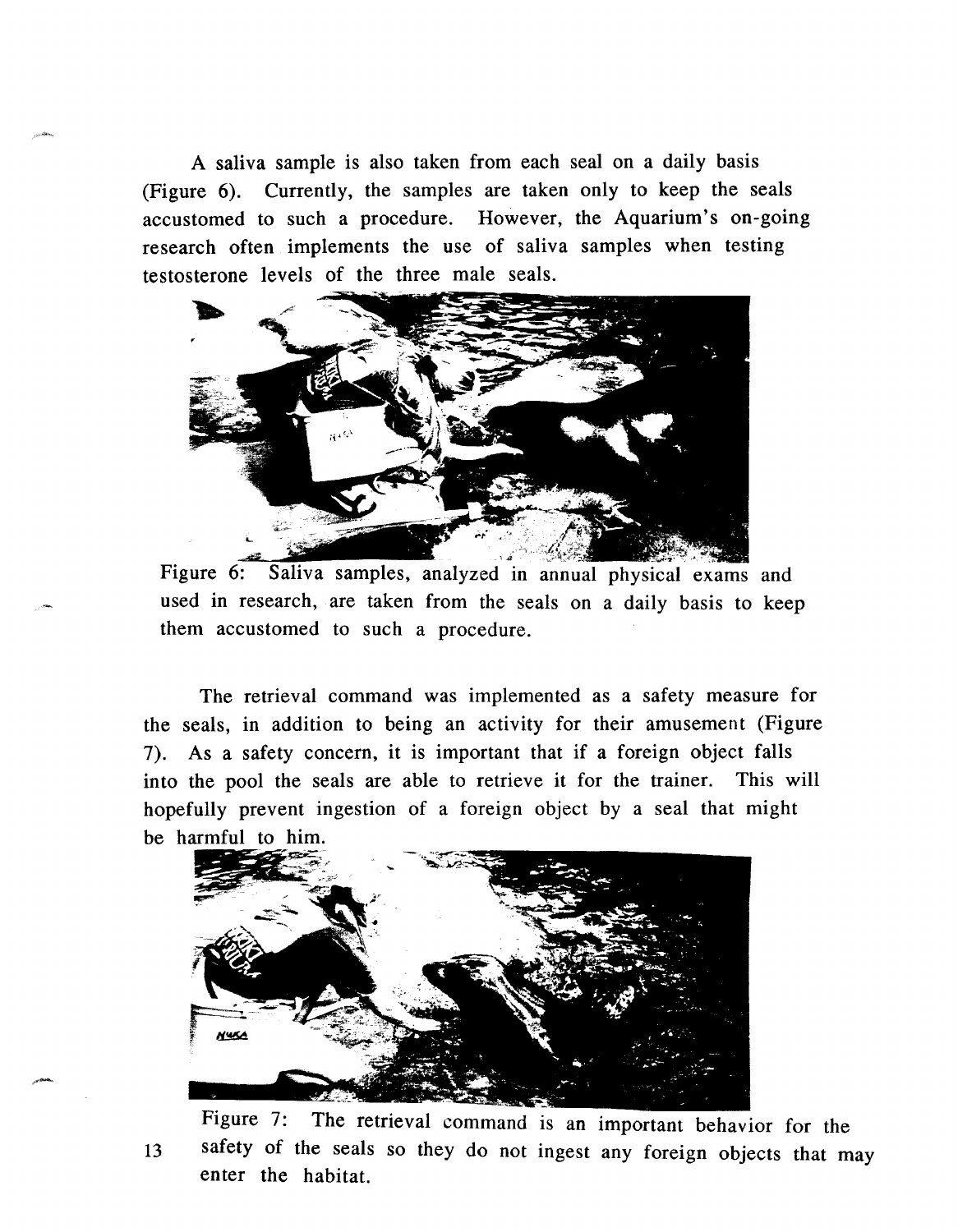#### **Communication**

An important responsibility of the trainers is to communicate with each other. The feeding sessions must end for all seals simultaneously to avoid the possibility of the seals attacking one another. Trainers continue to verbally communicate the remaining number of fish they have to feed and finish feeding at the same time in an attempt to minimize such a confrontation. It is also important that the trainers communicate in a situation where a trainer has 'lost control' of a seal. This is often called the seal 'breaking' from the training session. The trainer can communicate a warning to the others of a seal approaching from behind, which could be a potentially dangerous situation for the trainer as well as for another seal.

#### **Safety Rules for Monk Seal Trainers**

A few safety rules are abided by during the training sessions to prevent incidents and for the safety of the trainers. Although trainers interact with the seals every day, the seals are wild animals and have on rare occasions, been known to bite, even when unprovoked. Examples of these rules include: never reach or step over the seals at any time; never turn your back on a seal or come up behind an animal without signaling to him that you are there; never walk inbetween two seals in close proximity; keep your hands out of the fish bucket unless you intend to feed a fish; and communicate with other trainers in the event of a problem. Failure to abide by the rules could result in a dangerous situation for all the trainers within the enclosed habitat.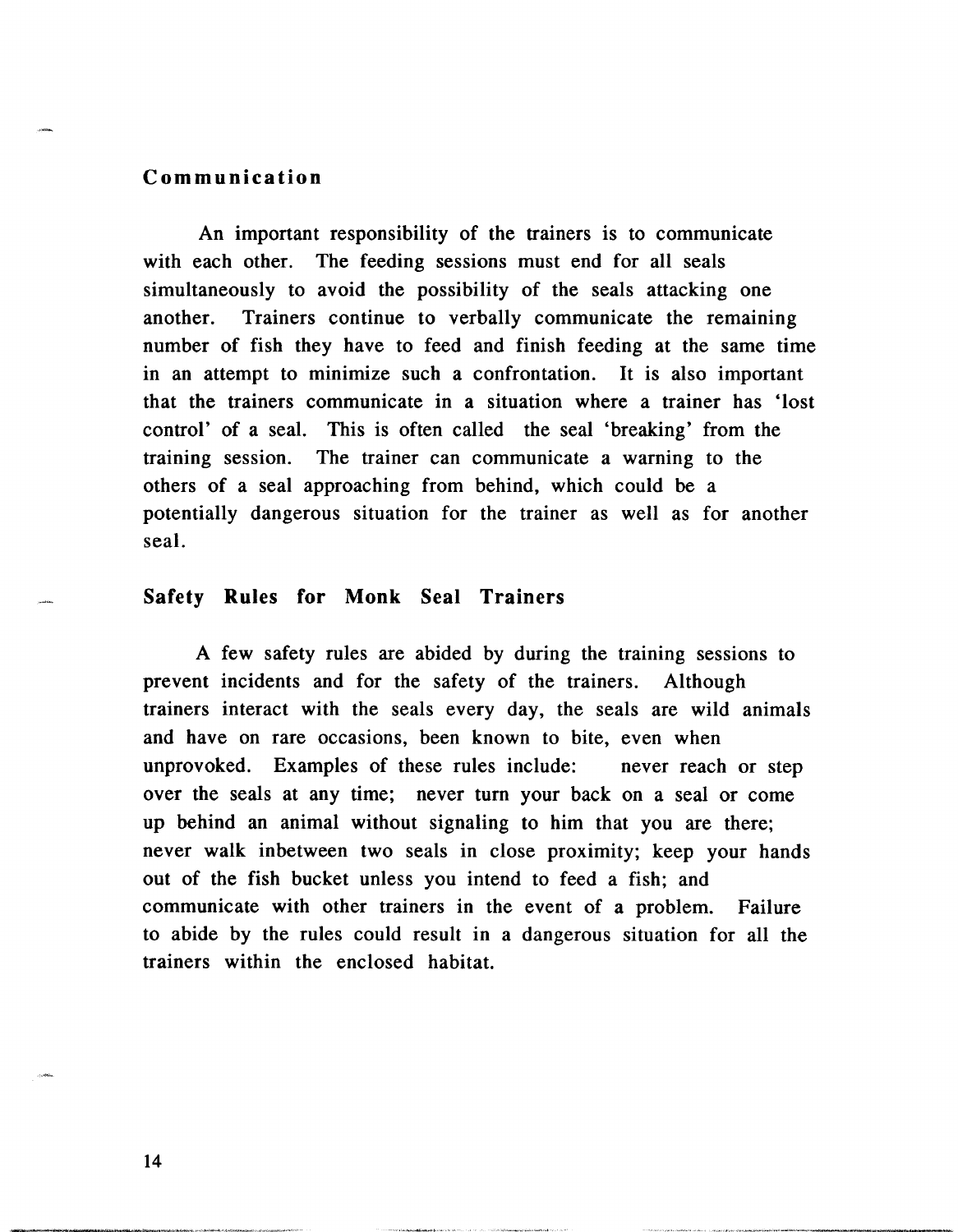#### **Interim Training**

During the interim, when the seals were in their temporary facilities, the training sessions continued in a limited capacity. Maka and Nuka were fed each day when their pool was drained of water, limiting the variety of behavioral commands. In addition, this researcher was also able to feed and train Au'kai at the Kewalo Basin facility on Tuesdays, where he was in a full pool with a haul out area. Au'kai molted while at Kewalo Basin and during his molting period refused to haul out of the water for examinations and measurements. His molting is now complete and he is again hauling out of the water for his feeding session back at the Aquarium.

#### **Monthly Meetings**

The trainers attend monthly meetings when feeding and training procedures and recent behaviors of the seals are discussed. It was at one of these meetings that a suggestion was made to work on a new behavioral command for the amusement of the seals and to test their ability to distinguish colors. Since it is unknown if monk seals have color vision, the intention of the new project was to acclimate the seals with a black and white test and then move on to a color recognition test. The new command involves showing a seal (Nuka) a black dumbbell-shaped object and then asking the seal to retrieve an identical object from a group of objects of varying color and shape. Nuka has demonstrated quick mastery of this behavior in its initial phase using only the black dumbbell. A white dumbbell-shaped object will soon be added to the design and eventually other colors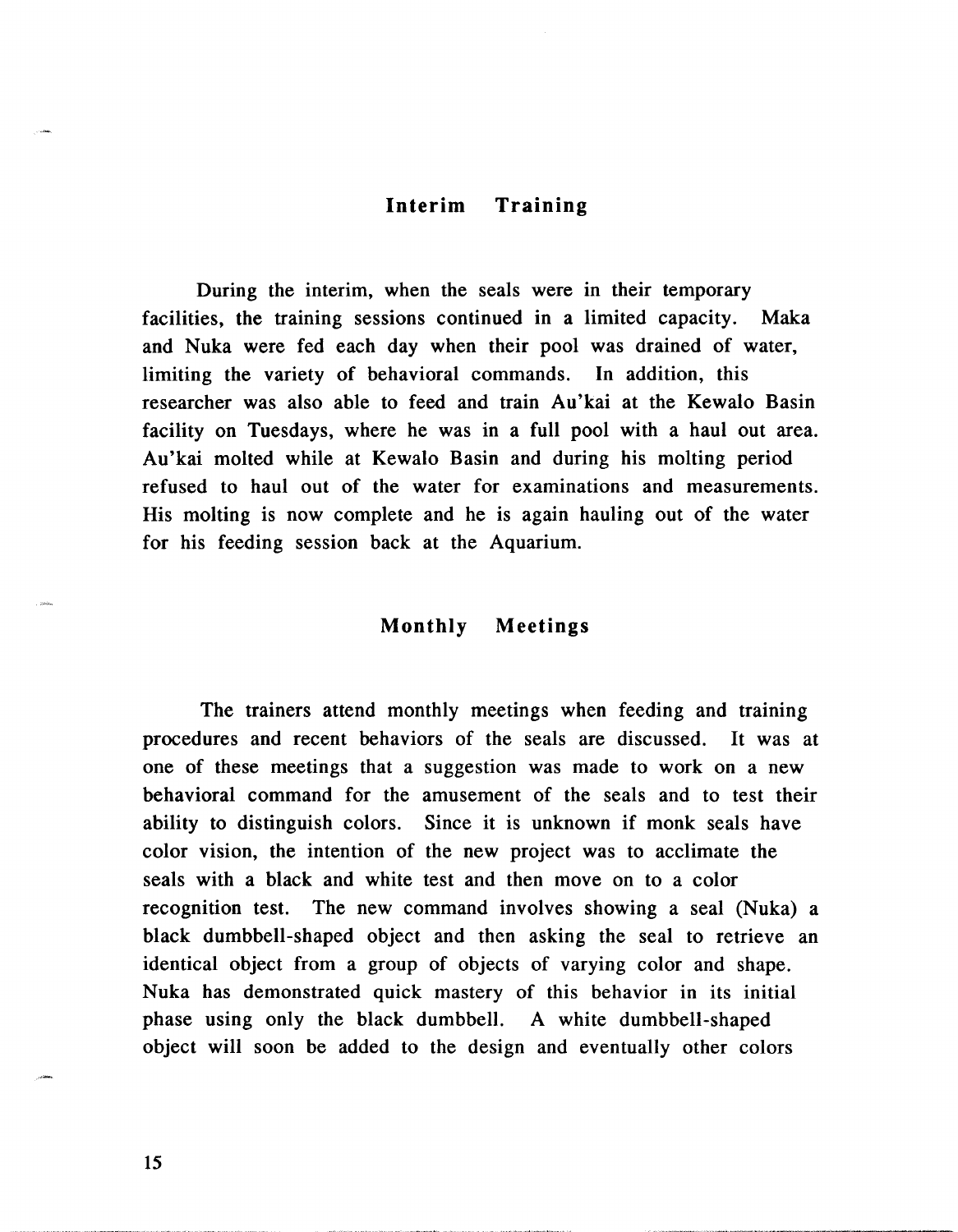will be implemented. Nuka will have to retrieve the proper colored object, without the aid of a shape discriminant.

#### **Behavioral Observations**

Observational data of the seals' behavior was collected on focal sampling checksheets (Figure 8). With this system, each seal was monitored for a set ten minute period and all behaviors observed during this period were recorded. This is by no means to be judged as a comprehensive behavioral study. Due to unforeseen alterations to this project, the researcher has attempted to only identify common characteristics, contributed to the seals, that were suggested by the data.

Data suggest that all three seals spent the majority of their days in a restful state, either on the bottom of the pool, surfacing to breathe, or on the rocks of the haul out area.

When the behavioral study was initiated, Maka was often observed challenging Nuka, the alpha(dominant) male. The researcher was interested in the progression of this challenge. Observational data suggested that Nuka was still the alpha male due to his continued dominance of Maka, illustrated by various aggressive acts. These two seals were often seen interacting in this way. Aggressive acts included: approaching, jousting (lunging with mouth open), and vocalizing (separated into two types: I-short guttural noises, 11-elongated barking roars). Body positioning was used by the seals to strategically place themselves in visual contact. The seals would most often position themselves (regardless of distance) in a head to head relationship, rarely remaining with their backs turned to one another for very long. On rare occasions, Maka would rest in the haul out area with Nuka resting behind him, in a

16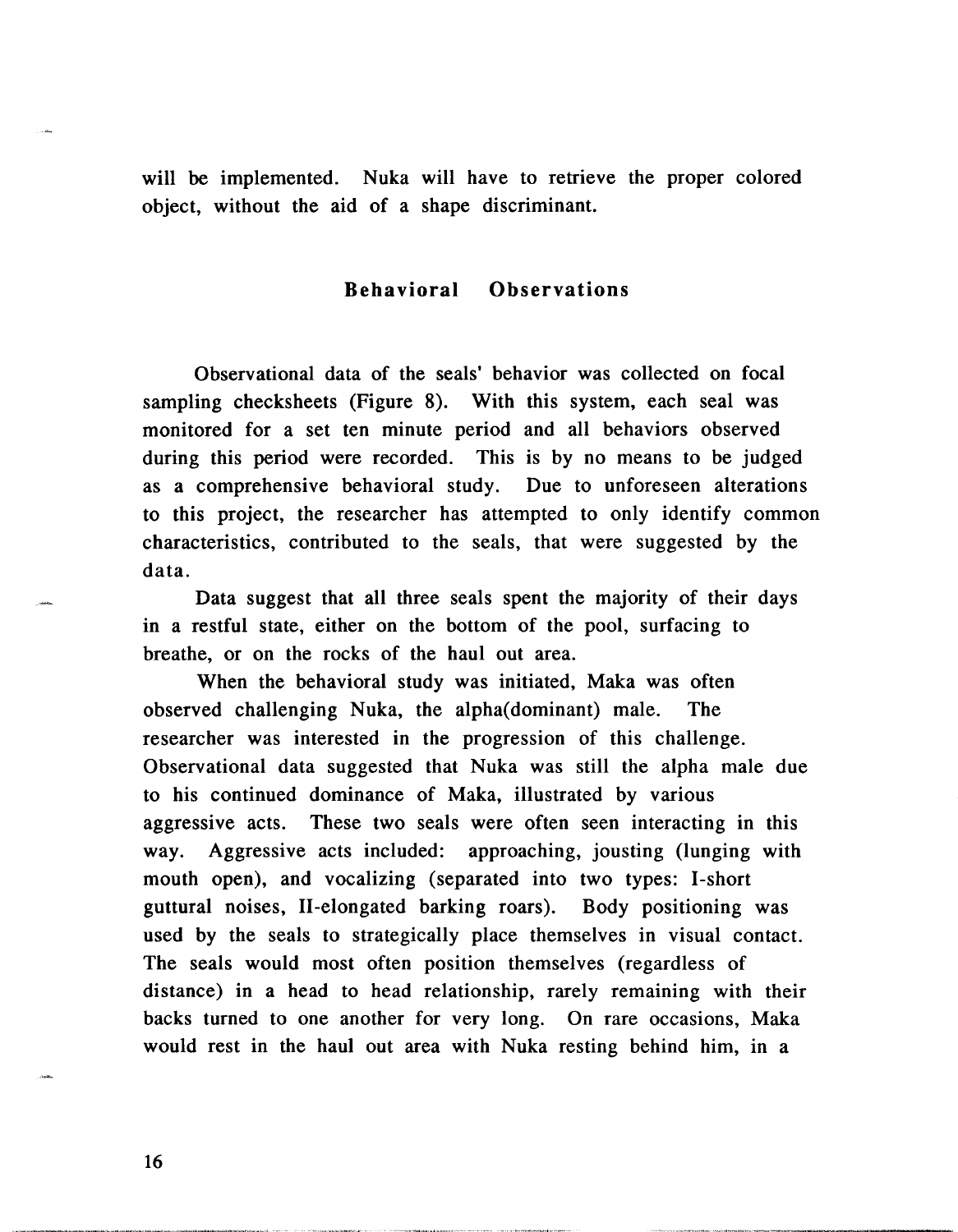## **FOCAL SAMPLING CHECKSHEET HAWAIIAN MONK SEALS**

| $\angle$ -DATE: | TEMP: | LENGTH: | ISP: |
|-----------------|-------|---------|------|
|                 |       |         |      |

 $\bullet$ **TIME: WEATHER: PGA: FSP:** 

**FOCAL INDIVIDUAL:** 

| TIME | <b>BEHAVIOR</b> | SPATIAL | ACTOR | RECIEVER |
|------|-----------------|---------|-------|----------|
|      |                 |         |       |          |
|      |                 |         |       |          |
|      |                 |         |       |          |
|      |                 |         |       |          |
|      |                 |         |       |          |
|      |                 |         |       |          |
|      |                 |         |       |          |
|      |                 |         |       |          |
|      |                 |         |       |          |
|      |                 |         |       |          |
|      |                 |         |       |          |
|      |                 |         |       |          |
|      |                 |         |       |          |
|      |                 |         |       |          |
|      |                 |         |       |          |
|      |                 |         |       |          |
|      |                 |         |       |          |
|      |                 |         |       |          |
|      |                 |         |       |          |
|      |                 |         |       |          |
|      |                 |         |       |          |
|      |                 |         |       |          |
|      |                 |         |       |          |
| ÷,   | $\bar{u}$       |         |       |          |
|      |                 |         |       |          |
|      |                 |         |       |          |
|      | $\omega$        |         |       |          |
|      |                 |         |       |          |

## **COMMENTS:**

**Figure 8: Focal sampling checksheets were implemented to record the observed behaviors of the seal's** .

 $\left($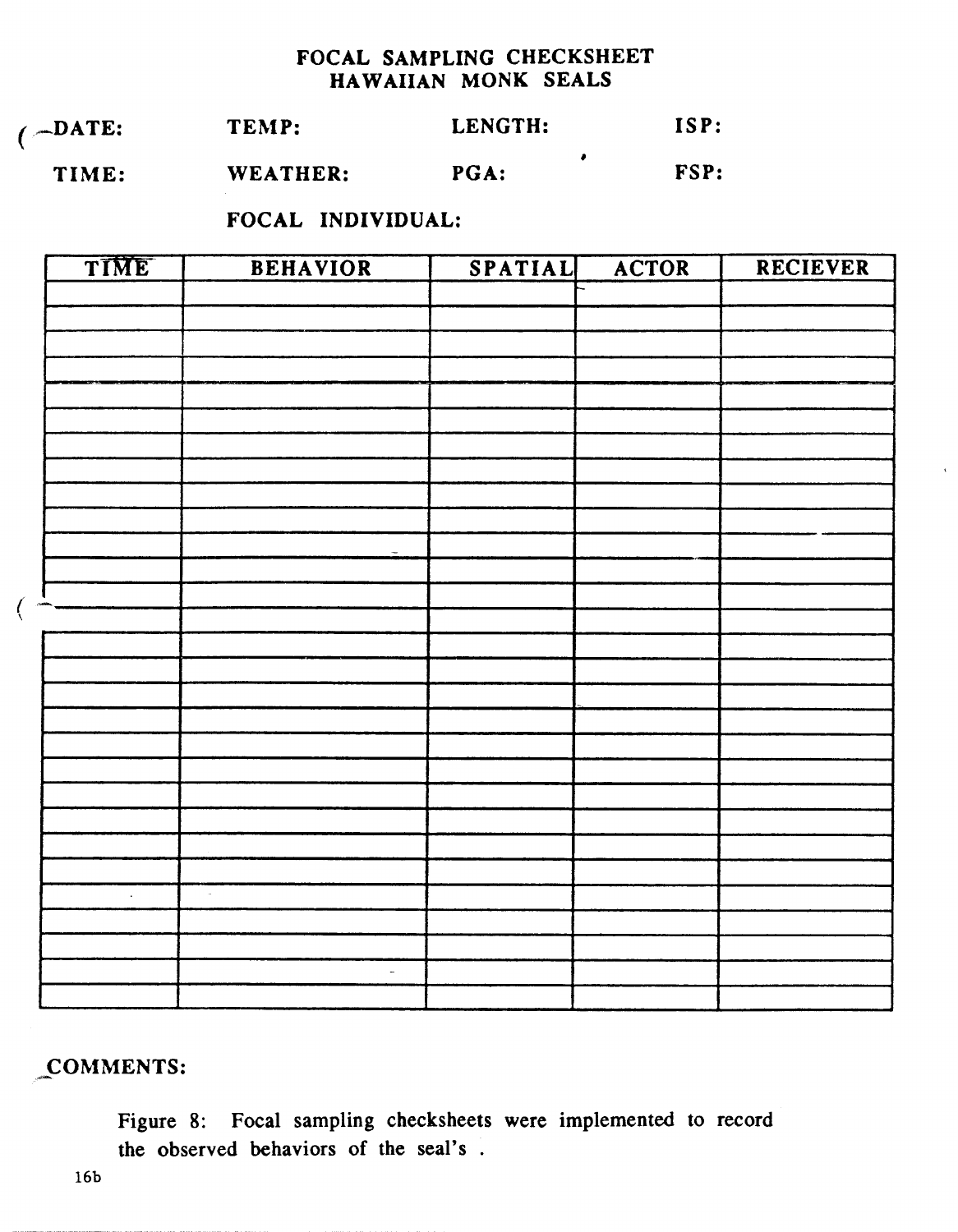tail to head situation. This may be indicative of a hierarchical social system evolved in captivity. Future behavioral research would be necessary to ascertain such claims and to study indications of Maka's submissiveness to Nuka's dominance. Eventually, Maka's 'breaking' behavior and advances toward Nuka diminished and have recently ceased to exist. This researcher has no explanation for the cause of the behavioral change but believes it to be a good area for further study.

Observations of the seals' behavior also suggested that the vocalizations of one seal would often elicit vocalizations from another seal. These vocalizations (Types I and 11) were produced in many situations. They were observed in and out of the water, during rest periods and during social interaction. Au'kai was never observed vocalizing; all recorded vocalizations were between Nuka and Maka.

It is also interesting to note that the positioning of the seals in the water was almost always consistent. Maka almost always dictated the center position, with Au'kai at the makai end of the pool. Nuka was most often seen at the mauka end of the pool or roaming within the pool area. Interestingly, Au'kai was always observed to move to the mauka end of the pool on Thursday afternoons, when the pool is drained. There he would spend hours, until the pool was emptied, swimming in circles counter-clockwise. This behavior was never observed at any other time.

Maka, the youngest seal, tended to be the most active, spending more time swimming about and moving in and out of the water. When resting, he was most often observed on the bottom of the pool inside the cave, near the center of the habitat. Neither of the other seals were observed to occupy this space in the cave.

Au'kai was almost always solitary: swimming in circles, floating and resting on the bottom of the pool. He was often observed performing repetitive behaviors. For example, he often would swim along the bottom of the seal pool, touching his nose to the wall.

17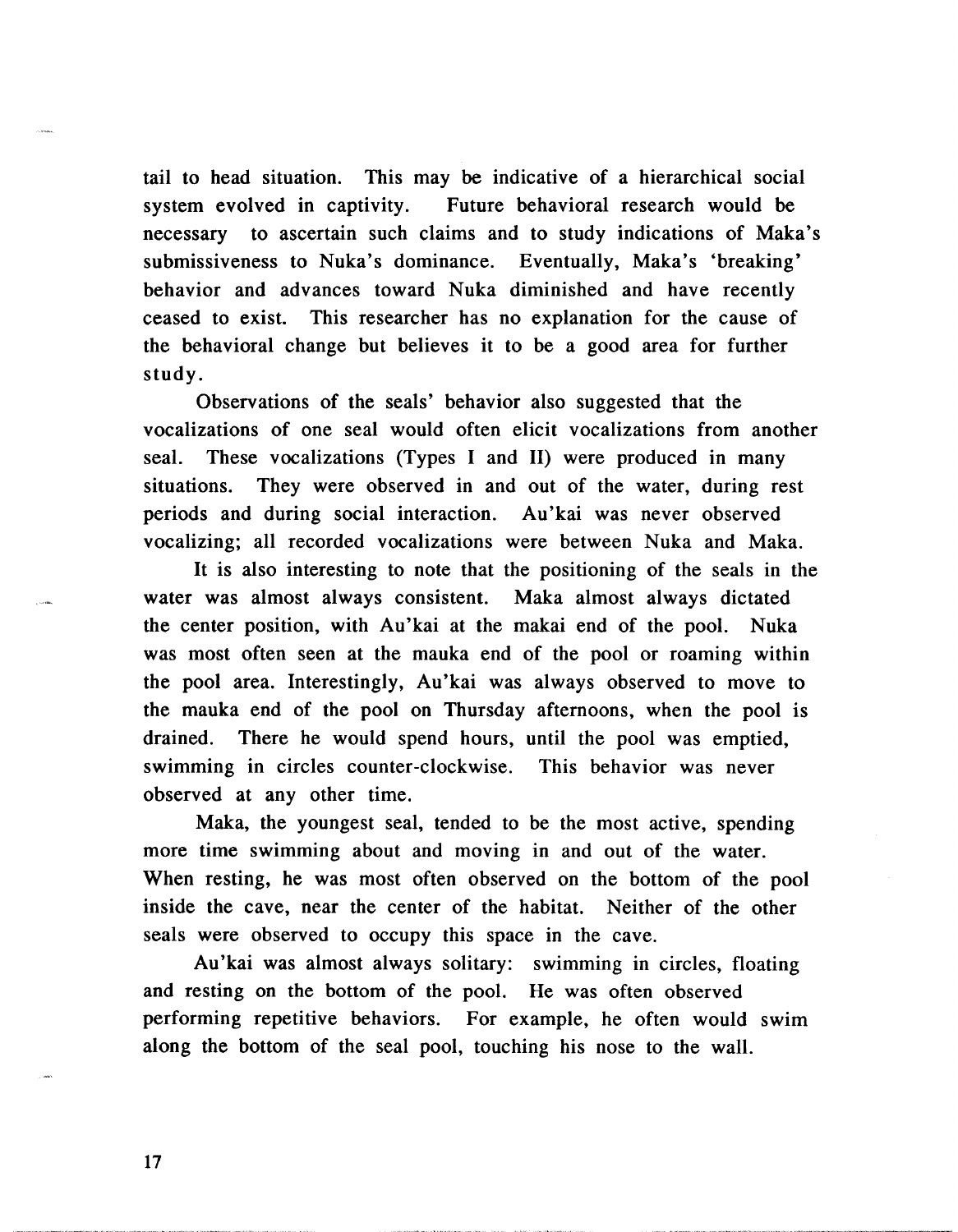When he would reach the end of "his area" he would turn around, take a breath and begin the behavior again. He rarely interacted with the other two seals, but was observed defending his space if confronted. Confrontations were usually instigated by Nuka.

The other two seals, Nuka and Maka would often spend a great deal of time in the same general location, either in the pool or in the haul-out areas.

It is important to note that the researcher's learning experience was greatly increased during this internship in regards to behavioral recording techniques. Much of the primary observations were unrecorded, due to the need to spend time identifying behaviors that would be commonly seen. It was also important to be able to recognize the seals individually and to have a system for recording behaviors quickly and efficiently. As the study progressed, the behaviors of the focal individuals were observed and recorded more effectively by the researcher.

#### **Conclusion**

Since, the time of the observational study, the researcher has been employed by the Aquarium as a student aquarist, requiring many new responsibilities and participation in on-going projects. Primary responsibilities continue to include husbandry and care of the Hawaiian monk seals and organization and assistance for the volunteers for the abovementioned feeding sessions.

Additional responsibilities include: cleaning the seal pool habitat including draining the pool and removing the weekly growth of algae with high pressure sprayer; learning how to operate the pump and filter system; maintenance and cleaning of large tropical reef systems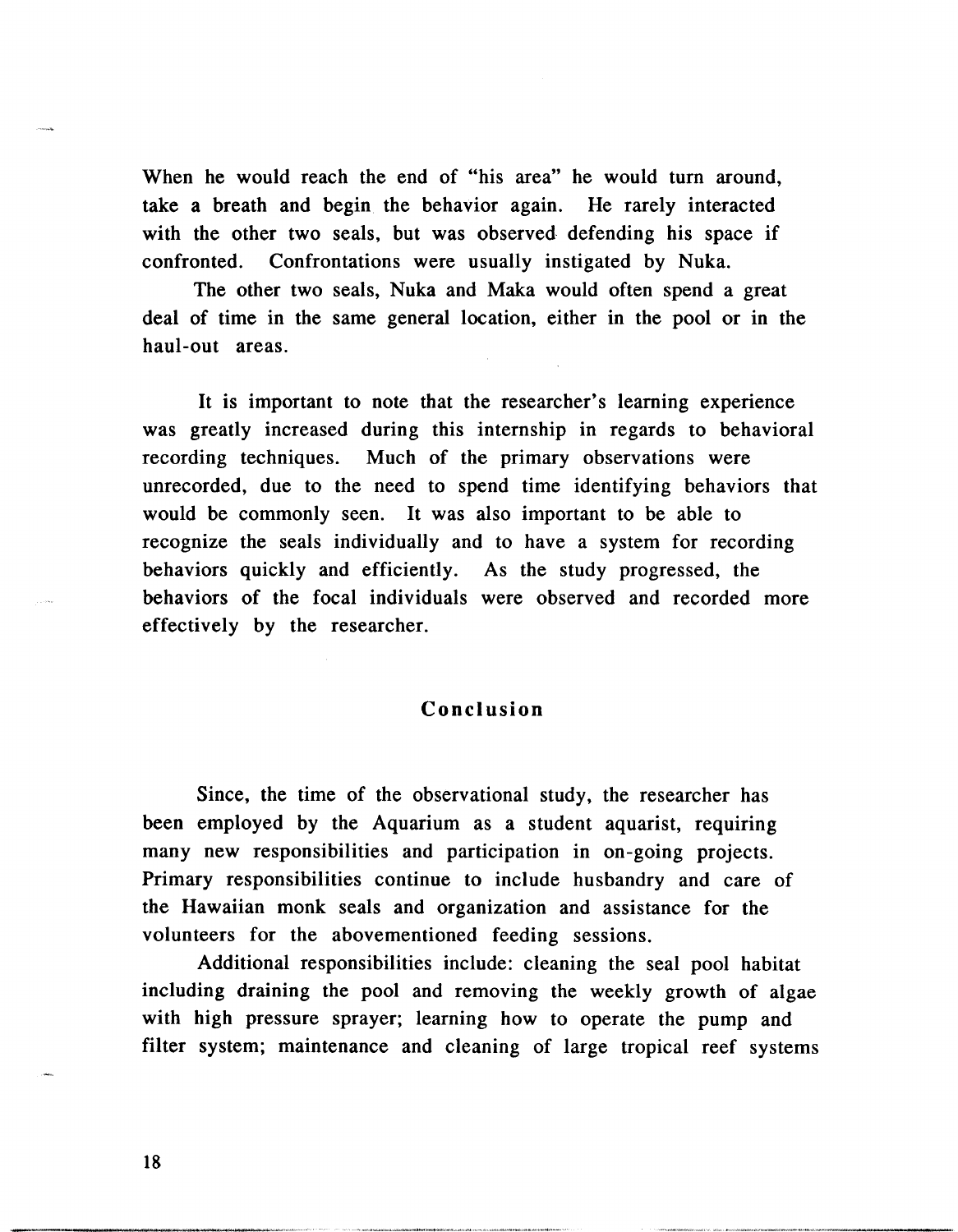including siphoning and acid-cleaning system gravel; and the cleaning of glass, acrylic and backdrops to display standards.

The position also entails feeding of tropical fish, including eels and invertebrates such as the Hawaiian spiny and slipper lobsters. This researcher has also learned to identify each lobster individually and record dietary behaviors for determination of isolation during molting processes. It is also the responsibility of the student aquarists to feed the juvenile green sea turtle in such a fashion as to insure the turtle will be a successful forager when released into the sea.

Currently, the researcher is working with the Aquarium implementing an assimilation study of the seals. The purpose of the study is to determine what food resources (ie. fish, lobster, squid) the monk seals are able to digest most efficiently and therefore extract the most nutrients from. Malnutrition has been shown to be a problem in certain populations in the wild (Ching, 1994). In the Aquarium's on-going research, chromium oxide capsules are placed in the seal's diet, as a tracer or marker for assimilation. The seals will then be given a diet of each food source and assimilation rates will be determined by fecal collection.

Recently, the researcher participated in the annual physical examinations of the seals by the veterinarian and team from the NMFS. This entailed taking blood samples, X-rays and saliva and fecal samples. Practice efforts (as noted above) for taking blood samples paid off as two of the three seals voluntarily held for blood sampling, a practice that had never before been possible.

In conclusion, it is this researcher's opinion that the knowledge and experience gained by interning at the Aquarium not only led to a student aquarist position but also continues to be a gratifying and rewarding experience beyond the scope of this original project.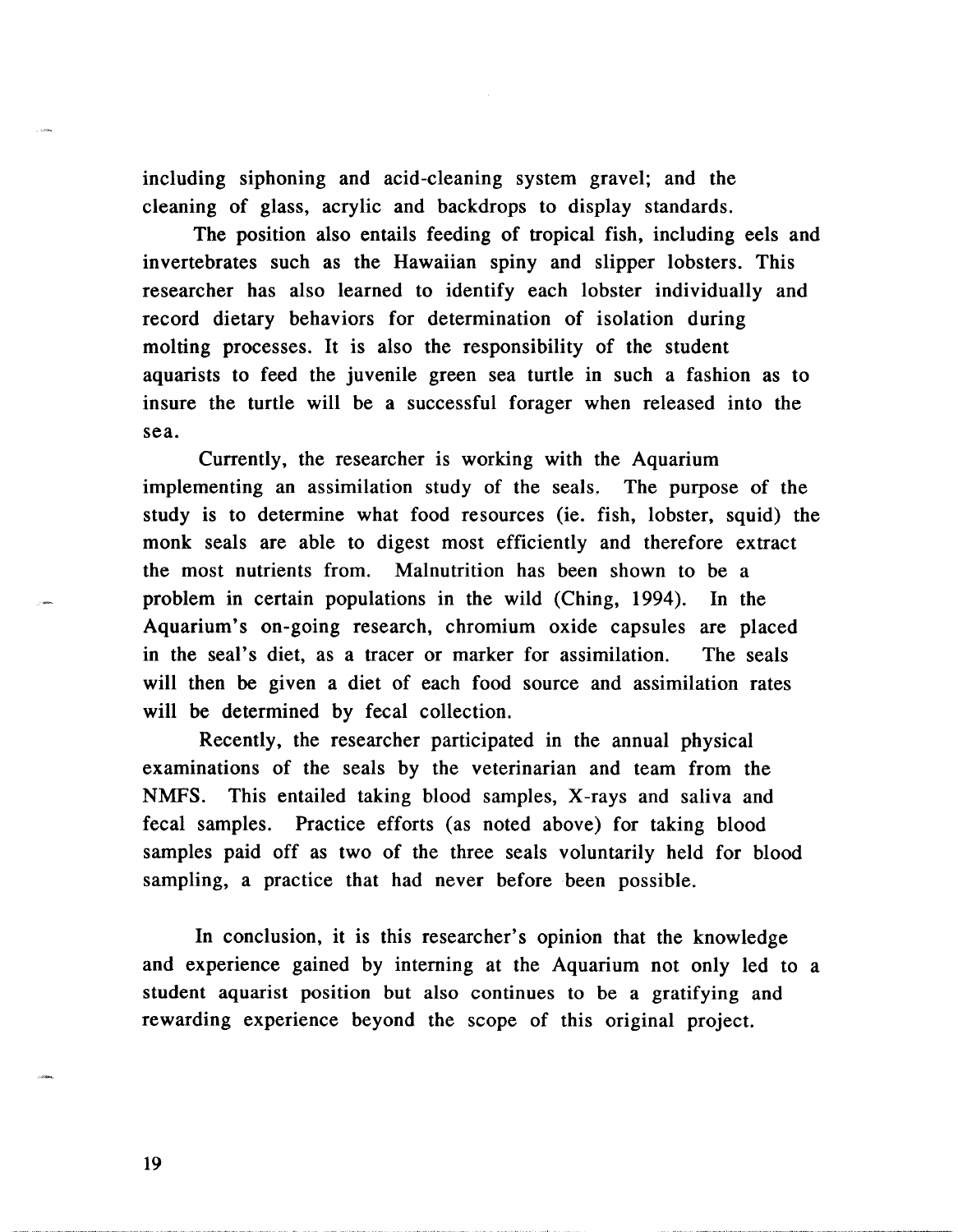#### **Bibliography**

- Atkinson, S. et al. 1994. Reproductive morphology and status of female Hawaiian monk seals (Monachus schauinslandi) fatally injured by adult male seals. J. Reprod. Fert. 100: 225-230.
- Ching, P. 1994. The Hawaiian Monk Seal. Honolulu, HI: University of Hawaii Press.
- Gilmartin, W.G. 1993. Hawaiian monk seal work plan: fiscal years 1994-96. SWFC, Admin report H-93-16, NMFS, NOAA, 23 p.
- Gilmartin, W.G. 1990. Hawaiian monk seal work plan: fiscal years 1991-1993. SWFC, Admin report H-90-14, NMFS, NOAA, 43 p.
- Gilmartin, W.G. 1988. The Hawaiian monk seal: population status and current research activities. U.S. Dept. of Comm., NOAA Tech. Memo, NMFS-SWFC, 9 p.
- Gilmartin, W.G. 1983. Recovery plan for the Hawaiian monk seal (Monachus schauinslandi) (written by Gilmartin in cooperation with the Hawaiin Monk Seal Recovery Team) U.S. Dept. of Commerce, Southwest Region, Natl. Mar. Fish. Service. NOAA, 29p.
- Kenyon, K.W. 1972. Man verses the monk seal. J. Mamm. 53: 688- 696.

Kenyon, K.W. and D.W. Rice. 1959. Life History of the Hawaiian monk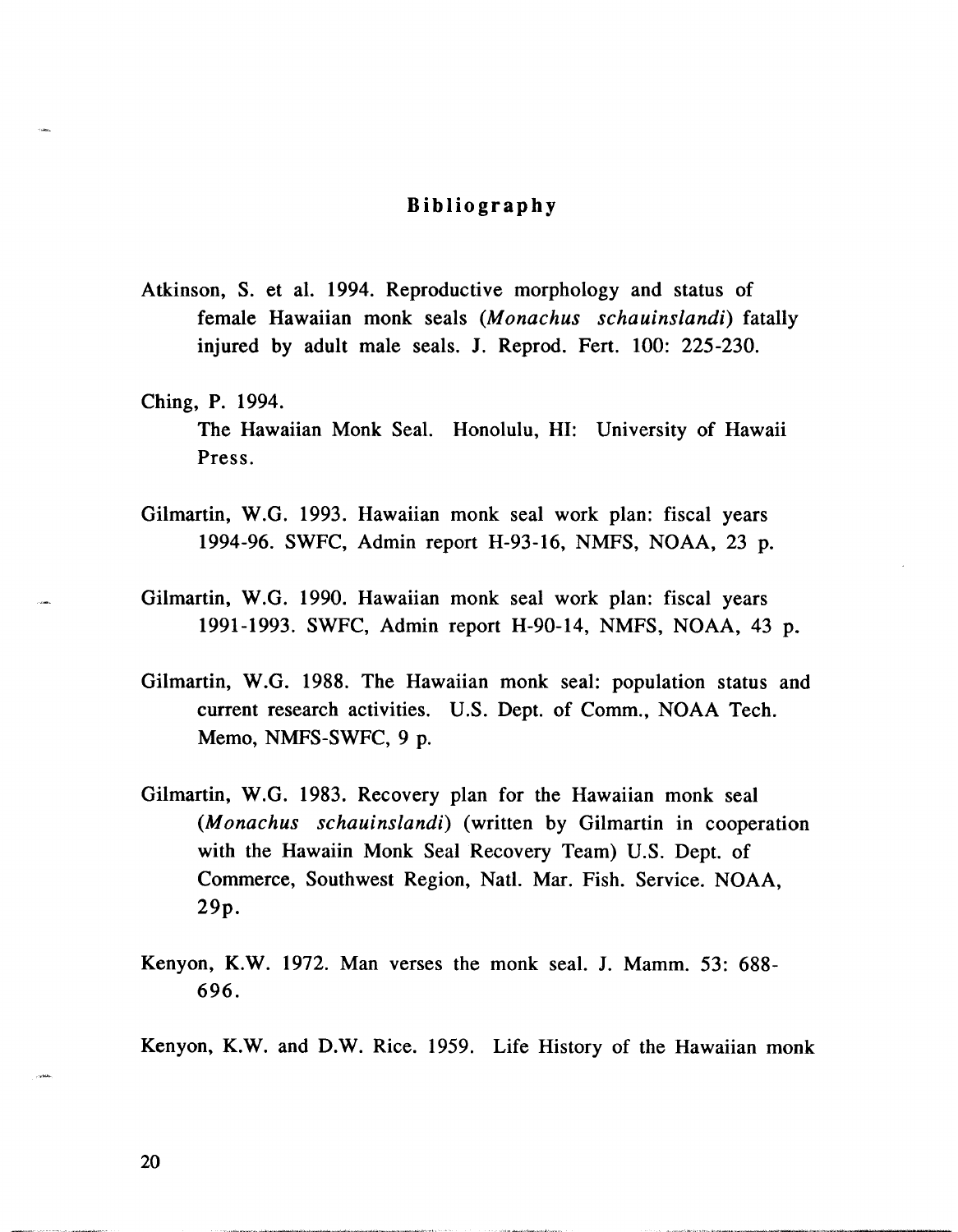seal. Pac. Sci.13:215-252.

- Ragen, T.J. 1993. Status of the Hawaiian monk seal in 1992. Southwest Fisheries Science Center Administrative Report **H-**93-05.
- Ray, C.E. 1976. Geography of phocid evolution. Systematic Zoology. 25: 391-406.
- Theodorou, J. 1996. Testosterone levels of Hawaiian monk seals: blood verses saliva analysis. Univ. of Hawaii, master's thesis. not completed, Honolulu, HI.
- Van Riper, S.G. 1982. A Field Guide to Mammals in Hawai'i. New York, NY: Appleton-Century-Crofts. 2 p.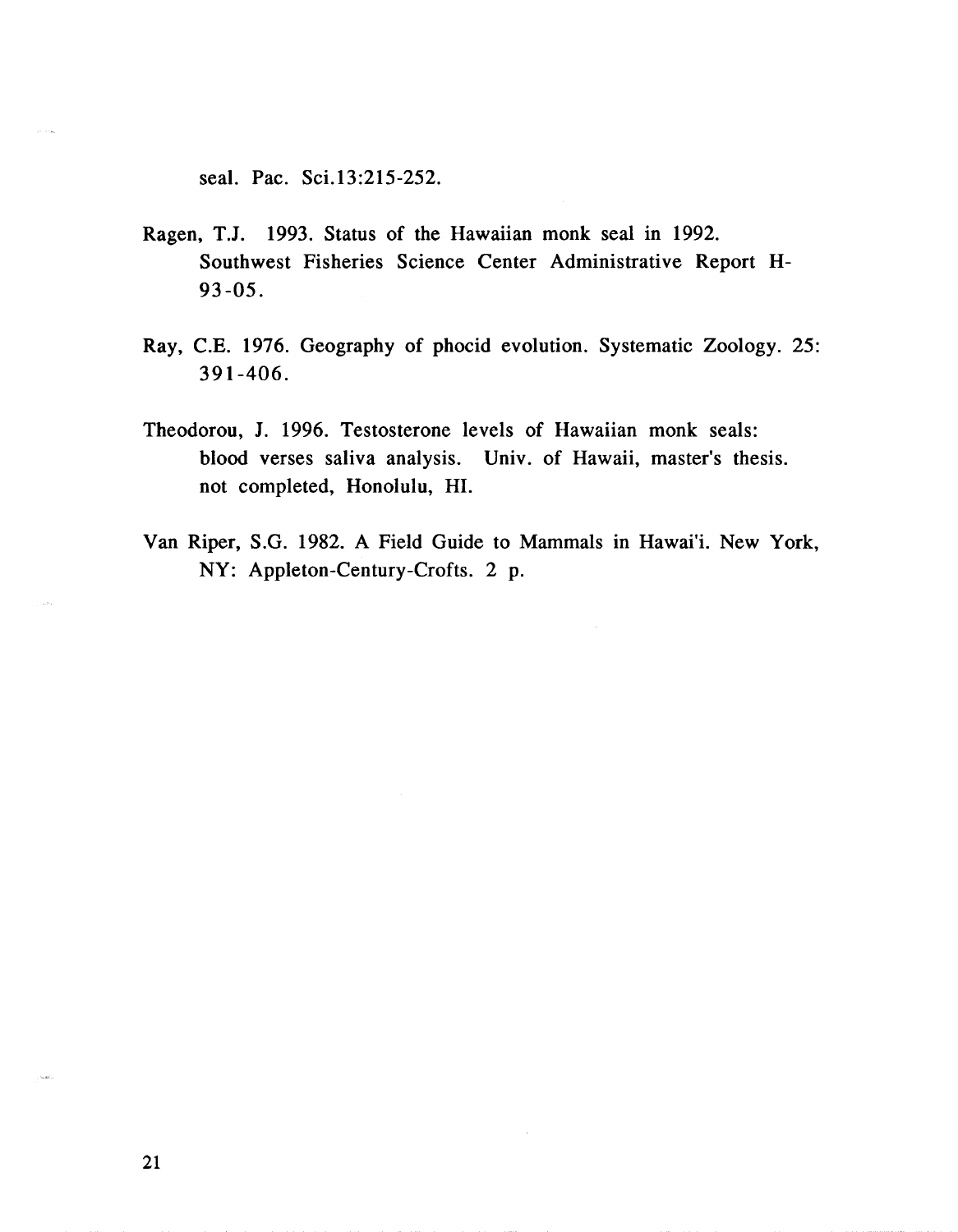

I) TARGET

Place target so that the animal can get to it. If the animal Place target so that the animal can get to have right hard point<br>removes his nose from the target, using your right hand point to the target. Upon releasing from target make sure you remove to the target. Opin remeasing from only on the versard.

 $2)$  Swith and Brack

 $\sim$  aft hard with calm down and fingers together again **left hand with palm down and fingers together against charge the animal this one until you want them to stop swirt** 



Using right hand sweep across your body from left to right. Using right hand sweep across your *utty* from the one and so as not to cause confusion.

4) Ray are SIDE

Put left hand at side with palm out. Roll up fingers to Put left hand at side with pain out. Noti up masses make a list. When remeasing the channel and rewarded.

Appendix I: Volunteers in the Monk Seal training program must learn specific hand commands for communication with the seals.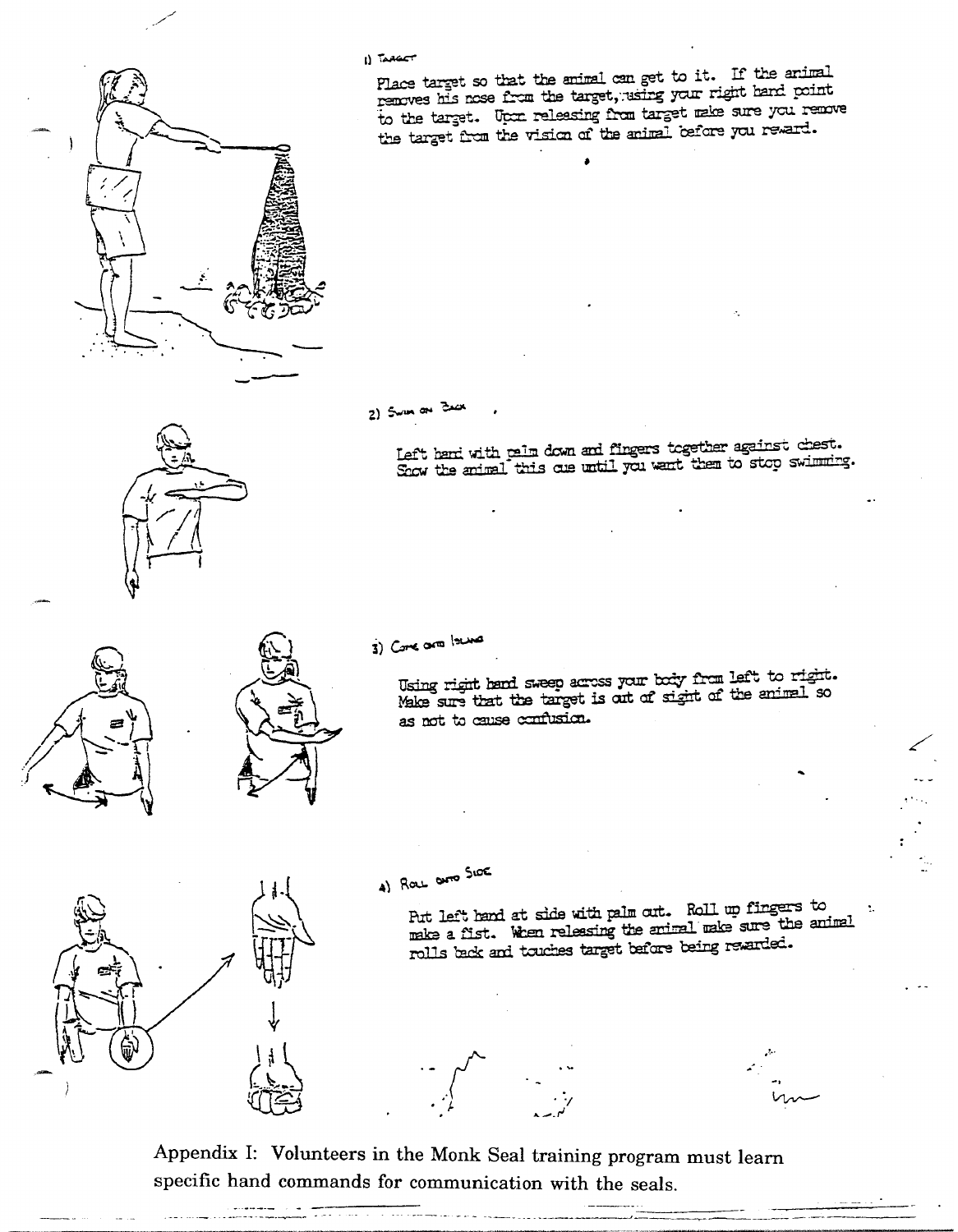

æ

9) SCATIONING IN FRONT OF TRADUCT

Right hand with index and middle finger extended out. The animal should get off the island and station in front of the trainer and remain until hand is put down.

O) RETAIN

Using left hand point to object to be retrieved.



 $\dot{r}$ 



II) HALL OUT POUTINE

Station smiral in nock (as described earlier) then raise fist<br>above head for the animal to come out of the pool through the gate.

 $\ddot{\cdot}$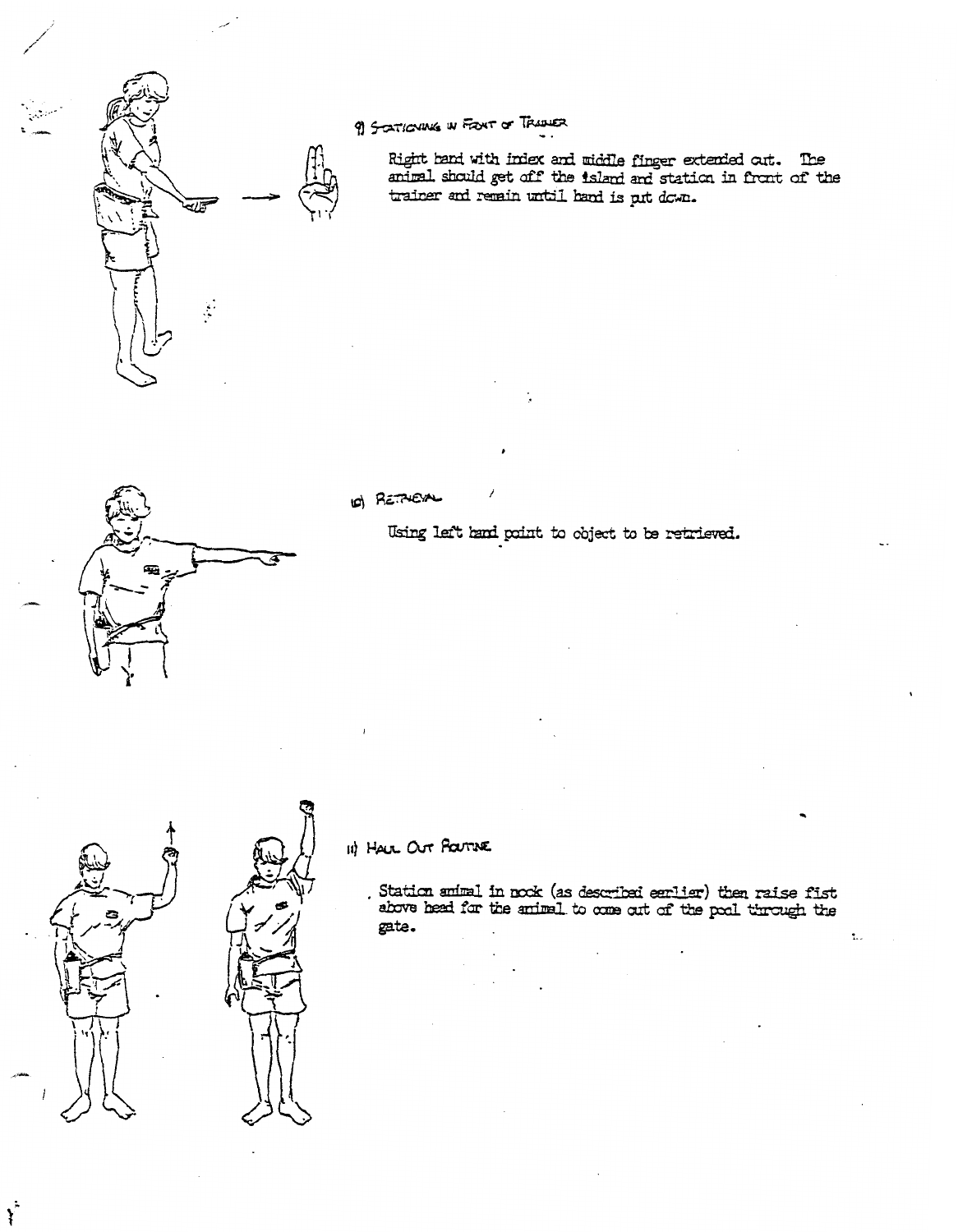

Rotating:

Right hand out with palm facing the ground rotate in clockvise or counter clockwise direction. Animal should keep rotating until command is completed and then the animal should stop in front of **ths** trainer.



Retrieve green colored **bzll:**  In front of chest form a circle with fingers on top and thumbs on the bottom.



Retrieve red colored ball:

In front of chest form a cross (Or X) **with** arms right arm over left arm. **Keep** fingers closed into fists.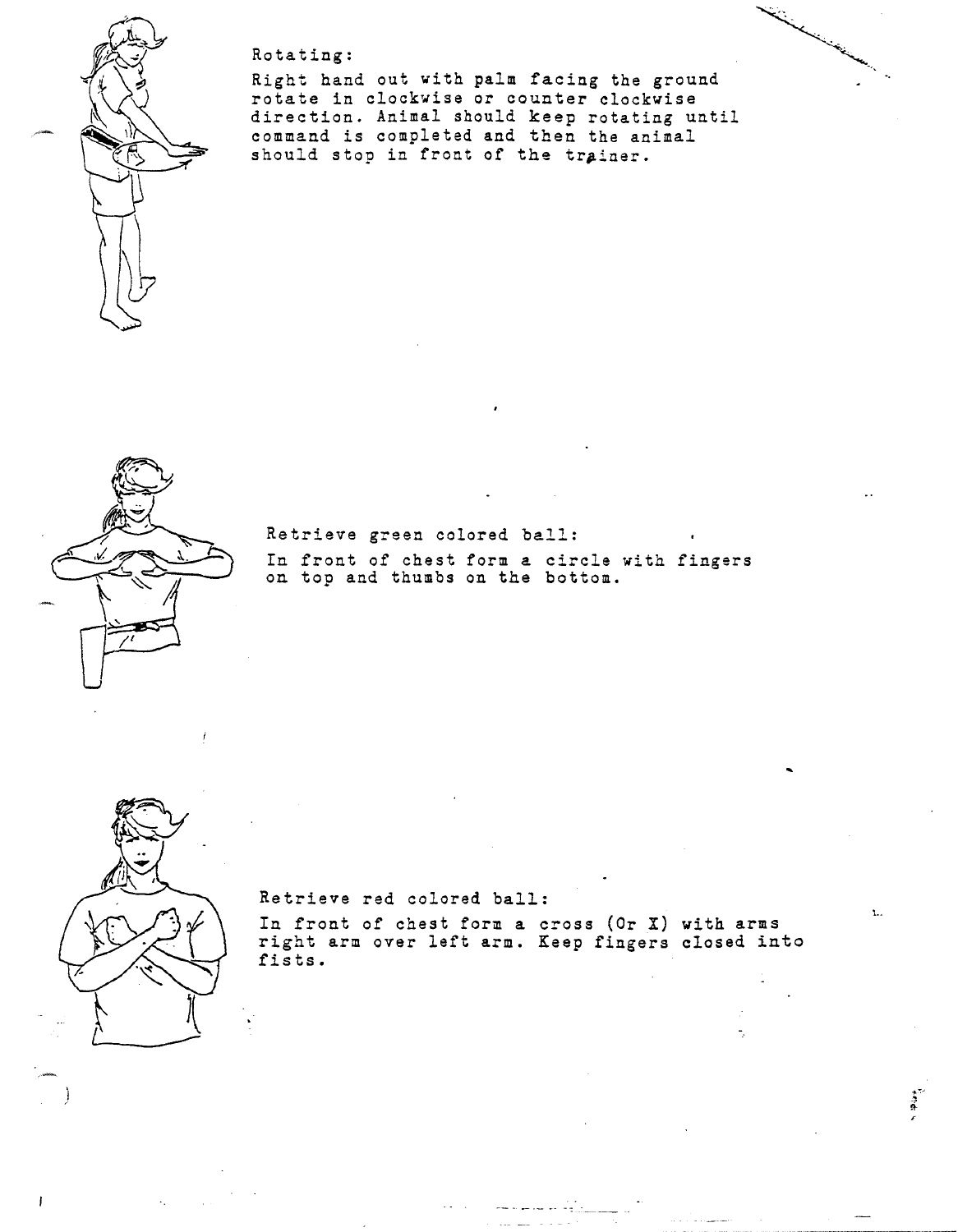

a Karakatan Left hand up to left cheek. Remove left hand when you want animal to stop.

6) VOCALIZE

Left hend at waist level move hend palm out to palm down. Stop when you want the animal to stop vocalizing.

7) OPENING | CLOSING MOUTH

Target animal in front of you. Hold right hard out with palm up underneath animals chin. The animal should hold the nouth open until the trainer releases by putting left hand gently on top of animals nose.

8) STATIONING IN NOOK

' Left bend clinched beld up in a right turn signal fashion. The<br>animal should stay in nook until arm is lowered.

Ľ.

÷



CPEV

 $\overline{\phantom{a}}$ 

عجت